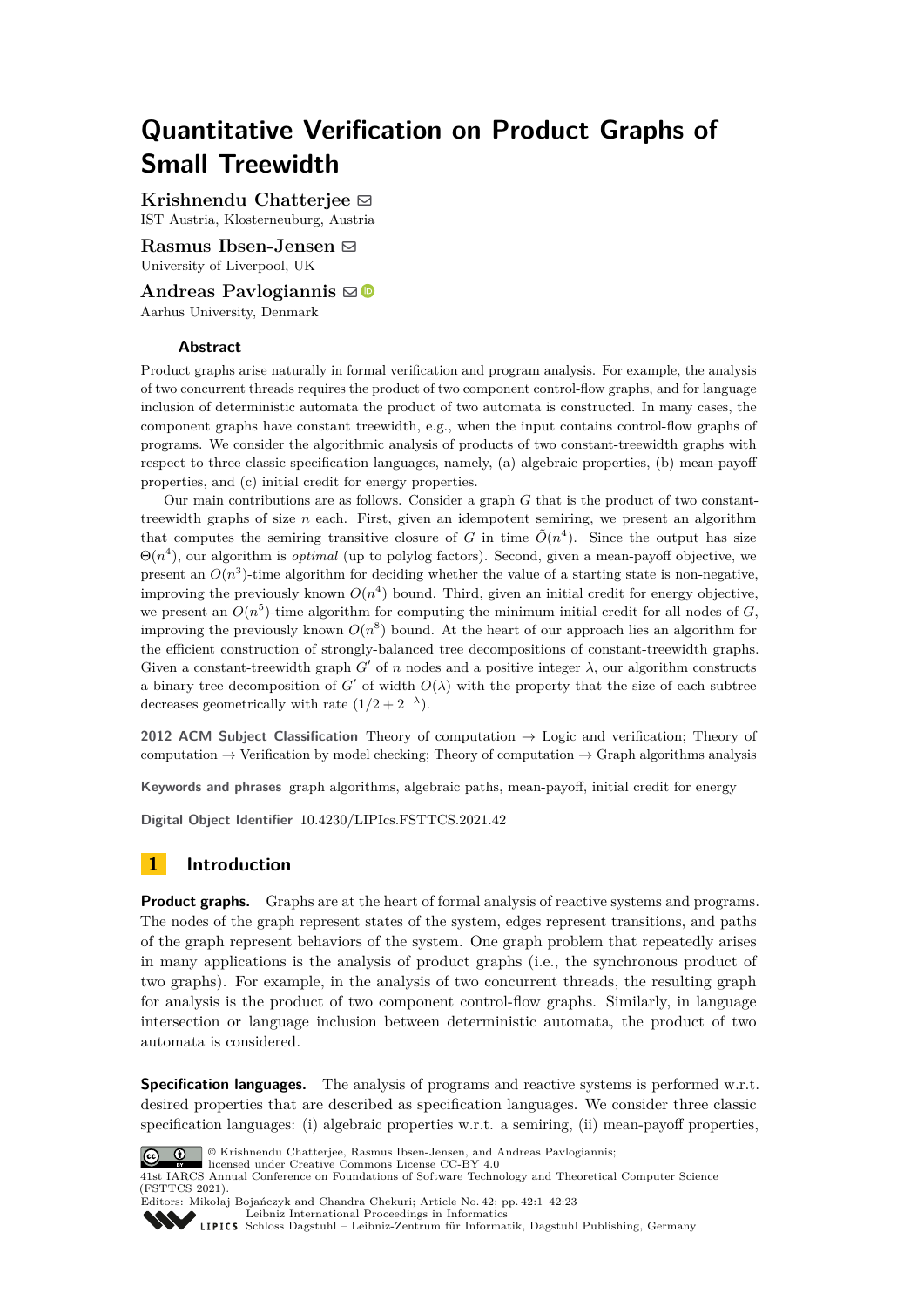## **42:2 Quantitative Verification on Product Graphs of Small Treewidth**

and (iii) initial credit for energy properties. In algebraic properties for system analysis, (a) each transition is associated with a weight from a semiring; (b) the value of a path is the semiring product operation of the weights along the transitions of the path; and (c) path aggregation is performed using the semiring sum operation across the values of paths. In mean-payoff properties for system analysis, (a) each transition of the system is associated with an integer-valued weight; (b) the value of an infinite path is the long-run average of the weights of the transitions of the path; and (c) an optimal path is selected that has the minimum mean-payoff value among all paths. In initial credit for energy for system analysis, (a) each transition of the system is associated with an integer-valued weight; (b) the value of an infinite path is the smallest weight of all of its prefixes, and (c) for each node, an optimal path is selected that starts in that node and such that it has the largest value among all paths originating in that node.

**Constant-treewidth graphs.** One key structural property of graphs that appears in several contexts is that of *constant-treewidth*. Treewidth is a classic measure of closeness of a graph to a tree [\[52\]](#page-19-0). Besides its mathematical elegance, constant-treewidth graphs are of practical relevance in formal verification and program analysis. For example, (i) the control-flow graphs of typical programming languages (such as goto-free Algol, Pascal, and C programs) have constant treewidth [\[53\]](#page-19-1), which has been exploited for fast static analyses [\[21,](#page-17-0) [15,](#page-17-1) [18\]](#page-17-2), and in practice even control-flow graphs of Java programs have constant treewidth [\[37\]](#page-18-0); (ii) the analysis of constant-treewidth graphs in logic plays a crucial role, such as the celebrated result of Courcelle for MSO [\[26\]](#page-17-3) and its subsequent extensions [\[2,](#page-16-0) [30,](#page-17-4) [8\]](#page-16-1); as well as for logics such as modal mu-calculus [\[48\]](#page-18-1).

**Significance of the problems.** In this work we consider the algorithmic analysis of the product of two constant-treewidth graphs with respect to algebraic properties and mean-payoff properties. We discuss the significance of the problems we consider. First, as mentioned above, products of two constant-treewidth graphs arise naturally (a) in the analysis of concurrent programs, and (b) in model checking an implementation against a high-level specification, a task typically expressed as language inclusion. We now discuss the relevance of the specification languages we consider here.

- *Semiring properties.* Semiring (or algebraic) properties have been widely used as specification formalisms as weighted automata [\[28\]](#page-17-5), or properties of programs [\[51,](#page-19-2) [1\]](#page-16-2). Semirings also form the basis of dataflow analysis of concurrent programs [\[36,](#page-18-2) [45,](#page-18-3) [32,](#page-18-4) [24,](#page-17-6) [41,](#page-18-5) [27,](#page-17-7) [19\]](#page-17-8), where the underlying analysis is based on an algebraic "meet-over-all-paths" formulation. Finally, semirings also arise in concurrent Kleene algebras for the analysis of concurrent programs [\[38,](#page-18-6) [39,](#page-18-7) [42\]](#page-18-8).
- *Mean-payoff properties.* Mean-payoff is a classic quantitative property in performance analysis [\[33,](#page-18-9) [49,](#page-18-10) [3\]](#page-16-3). It has applications in (a) automata theoretic formalisms [\[17,](#page-17-9) [16\]](#page-17-10); (b) weighted logic formalisms [\[9,](#page-16-4) [12,](#page-17-11) [29\]](#page-17-12); (c) synthesis of reactive systems [\[5,](#page-16-5) [14\]](#page-17-13); and (d) quantitative interprocedural analysis [\[22\]](#page-17-14); to name a few applications in verification and program analysis.
- *Initial credit for energy properties.* Initial credit is a useful quantitative property for expressing energy constraints [\[11,](#page-16-6) [10,](#page-16-7) [13\]](#page-17-15). The goal is to determine for each state of the system an initial energy supply so that the system can exhibit infinite behavior without running out of energy, and has numerous applications in planning [\[31,](#page-18-11) [40\]](#page-18-12).

In many cases in verification, instead of having a graph with constant treewidth, the input is a graph *G* that is the product of two constant treewidth graphs  $G_1$ ,  $G_2$ . For example, this holds when we analyze control-flow graphs of two threads running in parallel, or when we test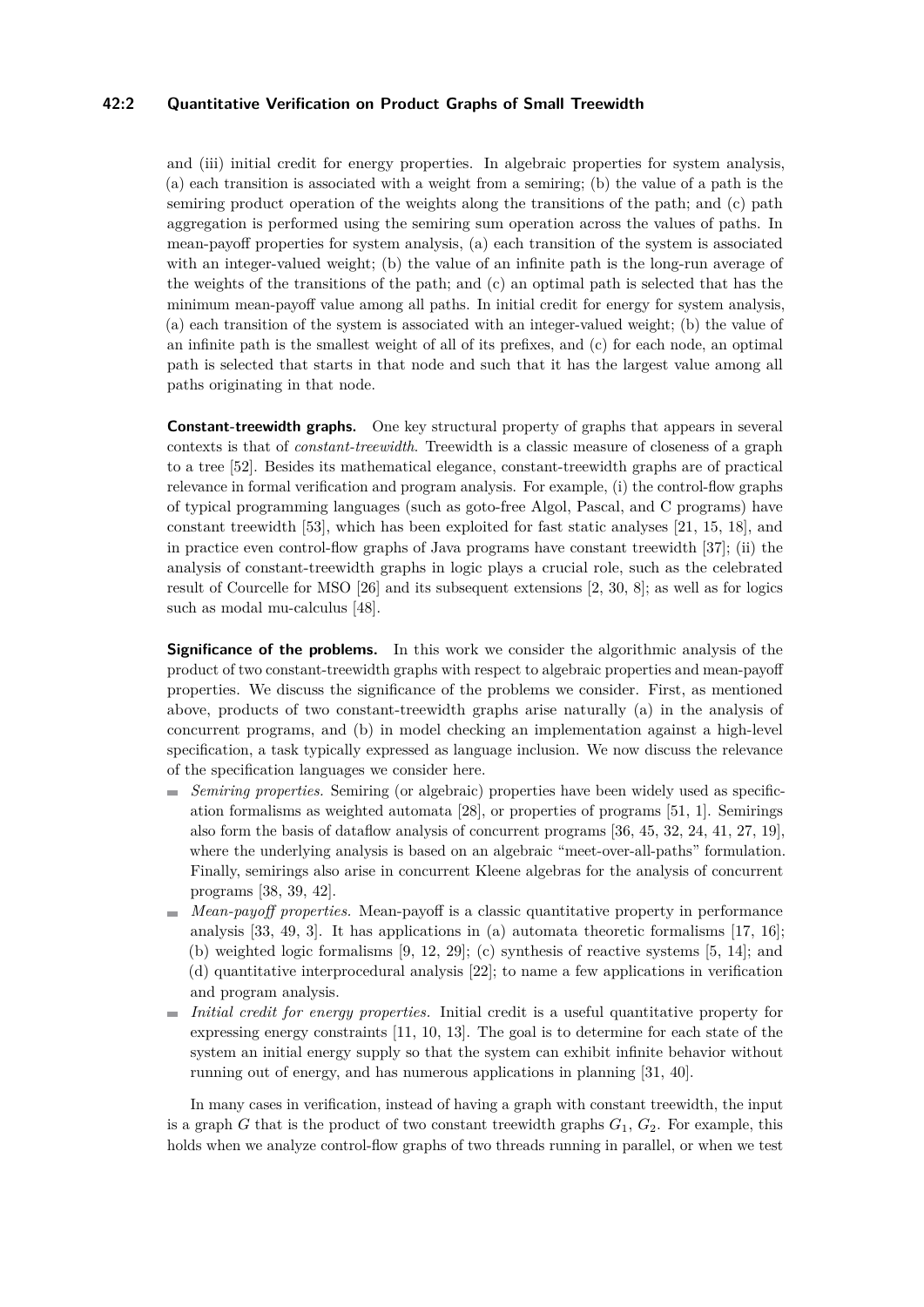for language inclusion and the system and specification automaton have constant-treewidth. Note that *G* does not have constant treewidth: a simple example would be grid graphs - they are trivial to get this way, but have tree-width equal to the minimum of height and width. Due to this fact, existing algorithms for constant-treewidth graphs give sub-optimal solutions. The question is thus whether better algorithms are possible given the fact that, although *G* does not have constant treewidth, its two components  $G_1$  and  $G_2$  do have constant treewidth. We address this challenge in this work.

## **Our contributions.** Our main contributions are as follows.

- **1.** *Mean-payoff properties.* Given a product *G* of two constant treewidth graphs *G*1*, G*<sup>2</sup> of size *n* each and a mean-payoff objective, we present an  $O(n^3)$ -time algorithm for deciding whether the value of a starting state is non-negative. Note that constant-treewidth graphs have  $O(n)$  edges. Existing algorithms (such as Karp's algorithm) solve this problem in  $O(n \cdot m)$  time on a graph of *n* nodes and *m* edges, which results to  $O(n^4)$  complexity on  $G$  (since  $G$  has  $n^2$  nodes and edges). Hence our algorithm yields a factor- $n$  improvement compared to existing approaches.
- **2.** *Semiring properties.* Given an idempotent semiring and a product *G* of two constanttreewidth graphs  $G_1, G_2$  of size *n* each, we present an algorithm that computes the semiring transitive closure of *G* in time  $\tilde{O}(n^4)$ . On the other hand, applying the classic cubic-time transitive closure algorithm on *G* yields an  $O(n^6)$  bound. Although this naive bound has been improved to  $O(n^{4+\epsilon})$ , for fixed  $\epsilon > 0$  [\[19\]](#page-17-8), our work yields a further polynomial improvement to  $\tilde{O}(n^4)$ . Since *G* has  $n^2$  nodes, the output has size  $\Theta(n^4)$  and thus our algorithm is *optimal* (up to polylog factors).
- **3.** *Initial credit for energy properties.* Given a product *G* of two constant treewidth graphs  $G_1, G_2$  of size *n* each and an energy objective, we present an  $O(n^5)$ -time algorithm for computing the minimum initial credit for each node of *G*. The best existing solution is due to [\[20\]](#page-17-16) which has quartic complexity in the size of the graph, and thus implies an  $O(n^8)$  time bound on *G* (since *G* has  $n^2$  nodes). Hence our algorithm yields a factor- $n^3$ improvement.
- **4.** At the heart of our approach lies a new notion of  $(\alpha, \beta)$  tree decompositions, as well as an efficient algorithm for their construction for constant-treewidth graphs. Given a constant-treewidth graph *G* of *n* nodes and an integer  $\lambda \geq 2$ , our algorithm constructs in  $O(\lambda^2 \cdot n \cdot \log n)$  time a binary tree decomposition of *G* of width  $O(\lambda)$  that has the following property: for each bag  $B$  of the tree decomposition at level  $i$ , the number of nodes of *G* contained in bags of the subtree rooted at *B* is at most  $n \cdot (1/2 + 2^{-\lambda})^i$ . Hence, for increasing values of  $\lambda$ , the number of contained nodes gets exponentially close to the optimal value of  $n \cdot 2^{-i}$  (since the tree decomposition is binary). Note that for  $\lambda = O(1)$ , we obtain a tree decomposition with logarithmic depth and increased width by a constant factor. We complement this result with a lower bound stating that tree decompositions of logarithmic depth must, in general, incur a constant-factor increase in the width.

Due to space restrictions, some proofs are relegated to the appendix.

**Comparison to related existing work.** The notion of balanced tree decompositions has long existed in the literature. The classic work of [\[50\]](#page-18-13) presents the first algorithm to construct a balanced tree decomposition in time  $O(n \cdot \log n)$ , by finding balanced separators in the graph. Various works present parallel algorithms for constructing balanced tree decompositions in (poly-)logarithmic parallel time with  $O(n)$  processors [\[46,](#page-18-14) [7\]](#page-16-8). The work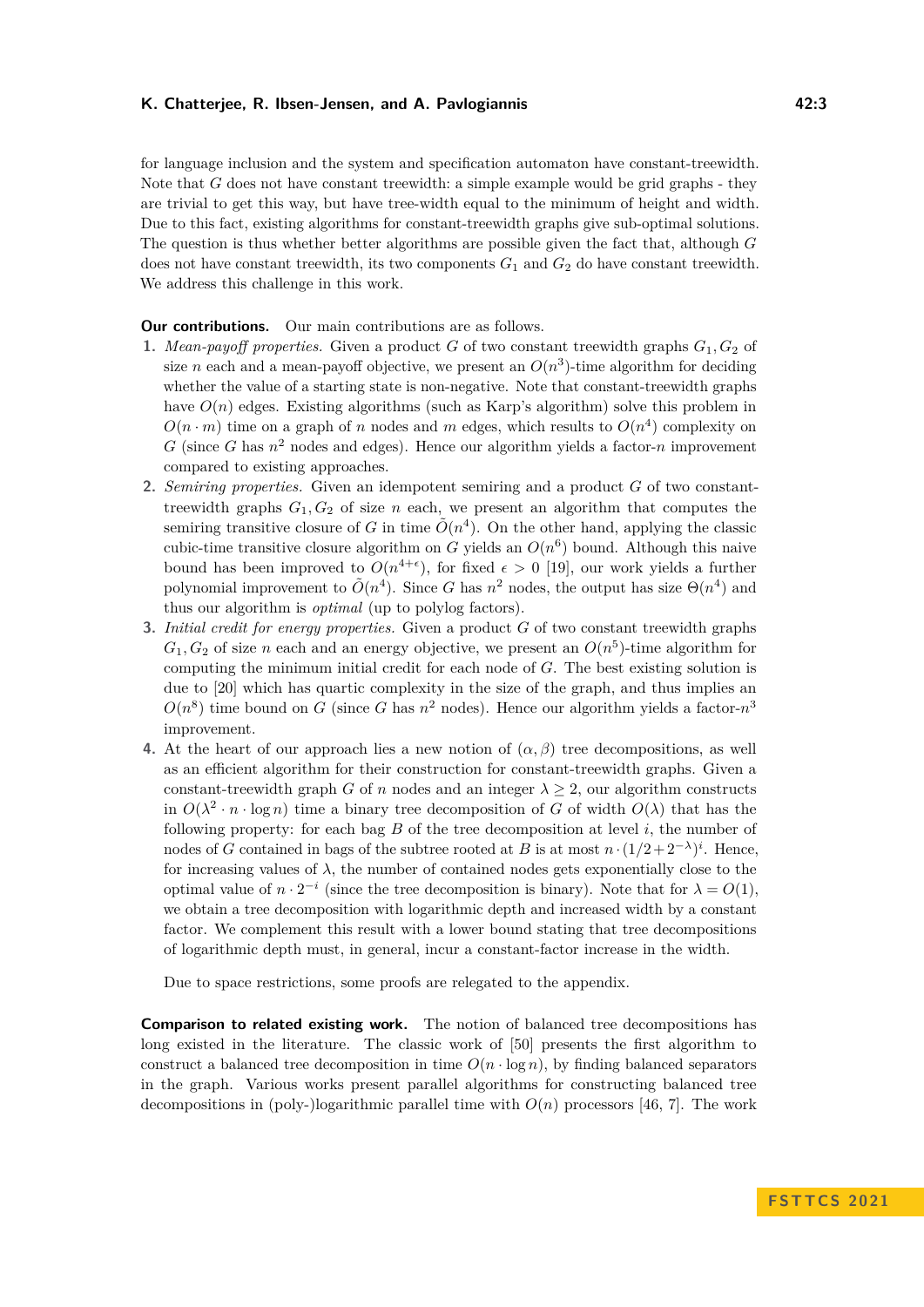#### **42:4 Quantitative Verification on Product Graphs of Small Treewidth**

of [\[30\]](#page-17-4) constructs balanced tree decompositions in Logspace. More recently, the work of [\[35\]](#page-18-15) constructs approximate balanced tree decompositions in time  $O(f(t) \cdot n \cdot \log n)$ , where  $f(t)$ is a polynomial function of the treewidth *t*.

In all these cases, the balancing guarantee is that the tree decomposition has depth  $\leq c \cdot \log n$ , for some constant *c* (logarithms are on base 2). For binary tree decompositions, these algorithms yield  $c > 2$ . Crucially, the complexity of the algorithms for our results  $(1)$ –(3) depends on *c*, and  $c \ge 2$  is prohibitively large. E.g., using the existing algorithms for balanced tree decompositions yields a bound for the semiring properties (result (2)) that is at least  $n^6$ , as opposed to our  $\tilde{O}(n^4)$  bound.

Although [\[19\]](#page-17-8) also considers a notion of strong balancing, the balancing factor achieved there for level *i* is, on average,  $(1/2 + P(\lambda^{-1}))^i$ , where *P* is a sub-linear function. Hence, compared to that algorithm, our new algorithm yields an exponential improvement in the balancing factor (i.e.,  $(1/2 + 2^{-\lambda})^i$ ). This improvement is necessary to arrive at our results. Moreover, our new techniques are quite different from previous ones, and might be of independent interest.

## **2 Preliminaries**

In this section we set up our main notation and introduce our new notion of  $(\alpha, \beta)$  tree decompositions. In the next sections we will show how to construct such decompositions efficiently, as well as how they can be used for developing algorithmic improvements on product graphs.

**Graphs.** We consider directed graphs  $G = (V, E)$  where *V* is a set of *n* nodes and  $E \subseteq V \times V$ is an edge relation. Two nodes  $u, v \in V$  are called *neighbors* if  $(u, v) \in E$ . Given a set  $X \subseteq V$ , we denote by  $G \restriction X$  the subgraph  $(X, E \cap (X \times X))$  of *G* induced by the set of nodes X. A path  $P: u \rightsquigarrow v$  is a sequence of nodes  $(x_1, \ldots, x_k)$  such that  $u = x_1, v = x_k$ , and for all  $1 ≤ i ≤ k - 1$  we have  $(x_i, x_{i+1}) ∈ E$ . The path *P* is *acyclic* if every node appears at most once in *P*. The length of *P* is  $k - 1$ , and a single node is by itself a 0-length path. Given a path *P* we use the notation  $u \in P$  to say that a node *u* appears in *P*, and  $A \cap P$  to refer to the set of nodes that appear in both *P* and a set *A*.

**Trees.** A (rooted) tree  $T = (I, F)$  is an undirected graph (the edge relation F is symmetric) without self loops and with a distinguished node *r*, which is the root of *T*, such that there is a unique acyclic path  $P_u^v: u \leadsto v$  for each pair of nodes *u, v*. The *size* of *T* is |*I*|. Given a tree *T* with root *r*, the *level*  $\textsf{Lv}(u)$  of a node *u* is the length of the path  $P_u^r$  from *u* to the root *r*. Every node in *P r u* is an *ancestor* of *u*, and if *v* is an ancestor of *u*, then *u* is a *descendant* of *v* (*u* is both an ancestor and a descendant of itself). We call *v* a *strict ancestor* (resp., *strict descendant*) of *u* if  $v \neq u$  and *v* is an ancestor (resp., descendant) of *u*. For a pair of nodes  $u, v \in I$ , the *lowest common ancestor* (*LCA*) of *u* and *v* is the common ancestor of *u* and *v* with the largest level. Given a node  $v \neq r$ , the *parent u* of *v* is the unique ancestor of *v* in level  $Lv(v) - 1$ , and *v* is a *child* of *u*. We denote by Parent $(v)$  the parent of node  $v \neq r$ . A *leaf* of *T* is a node with no children. For a node  $u \in I$ , we denote by  $T(u)$  the subtree of *T* rooted in *u* (i.e., the tree consisting of all descendants of *u*). A node is *k*-ary if it has at most *k* children, and a tree is *k*-ary if every node is *k*-ary. The *depth* of *T* is  $\max_u \mathsf{Lv}(u)$ .

**Connected components of trees.** Let  $T = (I, F)$  be a tree. A *connected component*  $C \subseteq I$  of *T* is such that for every pair of nodes  $u, v \in \mathcal{C}$ , the unique acyclic path  $P_u^v$  in *T* visits only nodes in C. The *border* of a non-empty C is the set  $\text{Border}(\mathcal{C}) = \{u \in I \setminus \mathcal{C} : \exists v \in \mathcal{C} \text{ s.t. } (u, v) \in F\},\$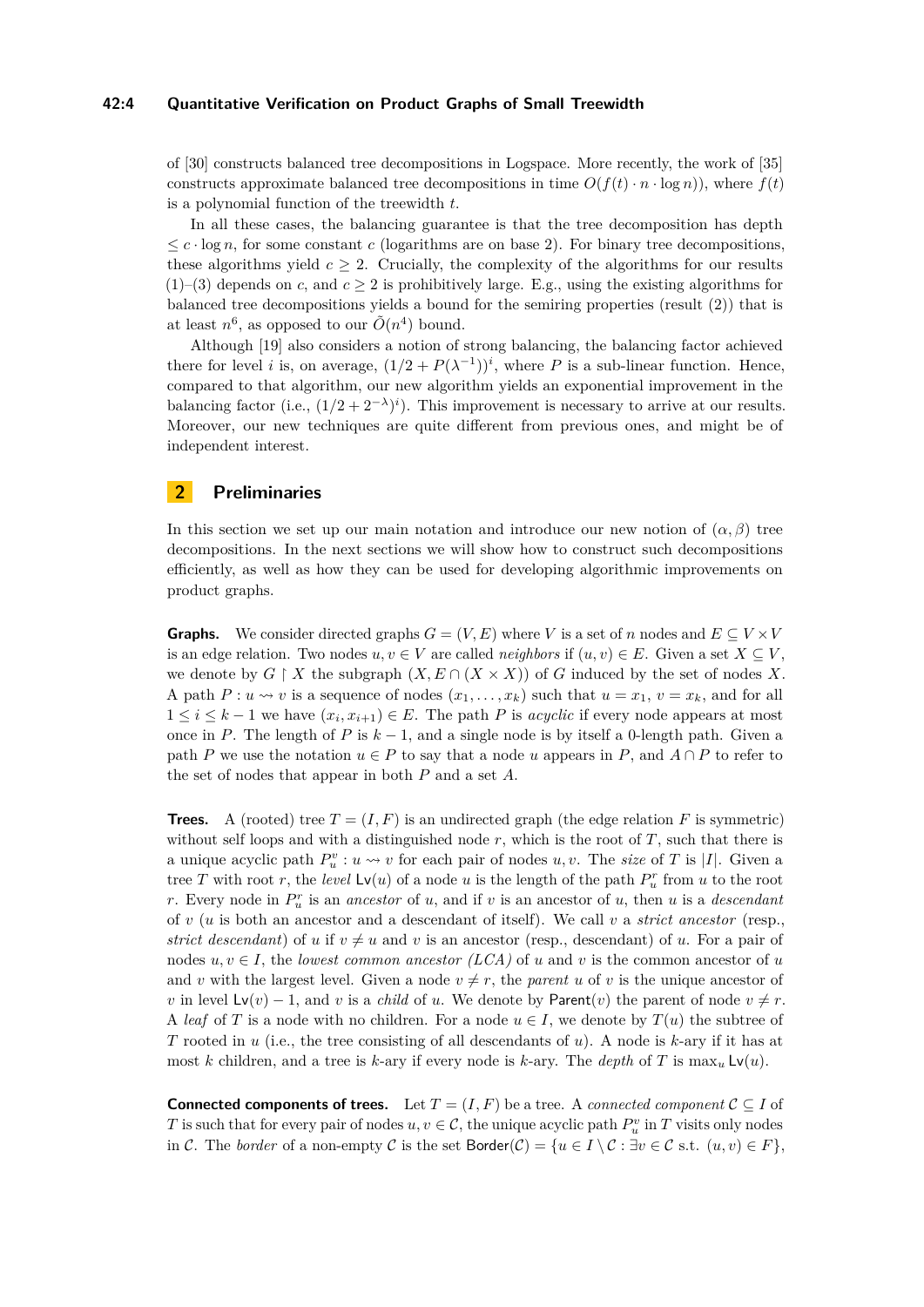

**Figure 1** A graph with treewidth 2 (left) and a corresponding tree-decomposition (right).

i.e., it is the set of nodes of *T* that are adjacent to C. For technical convenience, in this work we also make use of empty connected components of *T*. Empty connected components are also associated with a border, which is two endpoints of an edge of  $T$ . Hence we have  $|F|$ many different empty connected components.

*Balancing separators.* Consider a connected component C of a tree. A *balancing separator* of C is a node  $u \in \mathcal{C}$  such that removing *u* splits C into (at most) 3 connected components  $\{\mathcal{C}_i\}_{1\leq i\leq 3}$ , with  $|\mathcal{C}_i| \leq |\mathcal{C}|/2$  for each  $1 \leq i \leq 3$ . The following lemma is well-known (e.g., [\[25\]](#page-17-17)).

<span id="page-4-2"></span> $\blacktriangleright$  **Lemma 1.** *Consider a binary tree T and a connected component C of T. A balancing separator of*  $\mathcal C$  *can be computed in*  $O(|\mathcal C|)$  *time.* 

**Tree decompositions.** A *tree decomposition* of a graph  $G = (V, E)$  is a pair  $(\mathcal{B}, T)$  where  $T = (I, F)$  is a tree and  $\mathcal{B} = \{B_i : i \in I\}$  is a family of subsets of *V* such that the following conditions hold.

<span id="page-4-0"></span>**1.**  $\bigcup_{i \in I} B_i = V$ 

<span id="page-4-4"></span>2. For all  $(u, v) \in E$  there exists  $i \in I$  with  $u, v \in B_i$ .

<span id="page-4-1"></span>**3.** For all  $i, j, k \in I$ , if  $k \in P_i^j$  in *T* then  $B_i \cap B_j \subseteq B_k$ .

The sets  $B_i$  are called *bags* of the tree decomposition. Given a node  $u \in V$ , we denote by  $i_u$ the *root node* of *u* in *T*, which is the smallest-level node in *T* such that  $u \in B_{i_u}$ , and call  $B_i$ <sup>u</sup> the *root bag* of *u*. Conditions Item [1](#page-4-0) and Item [3](#page-4-1) of tree decompositions guarantee that every node has a unique root bag. The *width* of the tree decomposition is  $\max_{i \in I} |B_i| - 1$ , i.e., it is the size of the largest bag of B minus 1. The *treewidth* of *G* is the smallest width of all tree decompositions of *G*. Given a node  $i \in I$ , we denote by  $N_{\mathcal{B}}^T(i)$  the set of nodes of *G* that appear in bags of the subtree  $T(i)$  (i.e.,  $u \in N_{\mathcal{B}}^T(i)$  iff *i* has a descendant *j* such that  $u \in B_j$ ), and by  $\mathcal{Y}_{\mathcal{B}}^T(i)$  the set of nodes of *G* that appear only in bags of the subtree *T*(*i*) (i.e.,  $u \in \mathcal{Y}_{\mathcal{B}}^T(i)$  iff for the root bag  $B_j$  of *u*, *j* is a descendant of *i*). Observe that  $N_{\mathcal{B}}^T(i) \subseteq \mathcal{Y}_{\mathcal{B}}^T(i) \cup B_i$ . We assume w.l.o.g. that  $\mathcal{Y}_{\mathcal{B}}^T(i) \neq \emptyset$  for every  $i \in I$ , as otherwise the subtree  $T(i)$  can be removed from  $T$  and obtain a valid tree decomposition of  $G$ . For simplicity of exposition, we associate properties of the tree *T* with the tree decomposition (B*, T*), e.g., the depth of the tree decomposition is the depth of *T*, and we say that the tree decomposition is balanced if *T* is balanced. The following lemma states a well-known separator property of tree decompositions, which is a key property behind many efficient algorithms on low-treewidth graphs.

<span id="page-4-3"></span> $\blacktriangleright$  **Lemma 2** (Lemma 3, [\[6\]](#page-16-9)). *Consider a graph*  $G = (V, E)$ , a tree-decomposition (B, T =  $(I, F)$  *of G and a node*  $i \in I$ *. Let*  $\{C_j\}_j$  *be the connected components of T created by removing i from T.* Consider two integers  $j_1, j_2$  *such that*  $j_1 \neq j_2$ *, and two nodes*  $i_1 \in C_{j_1}$ *and*  $i_2 \in C_{j_2}$ . For any two nodes  $u \in B_{i_1}$  and  $v \in B_{i_2}$ , every path  $P : u \rightsquigarrow v$  in *G* contains a *node that appears in Bi.*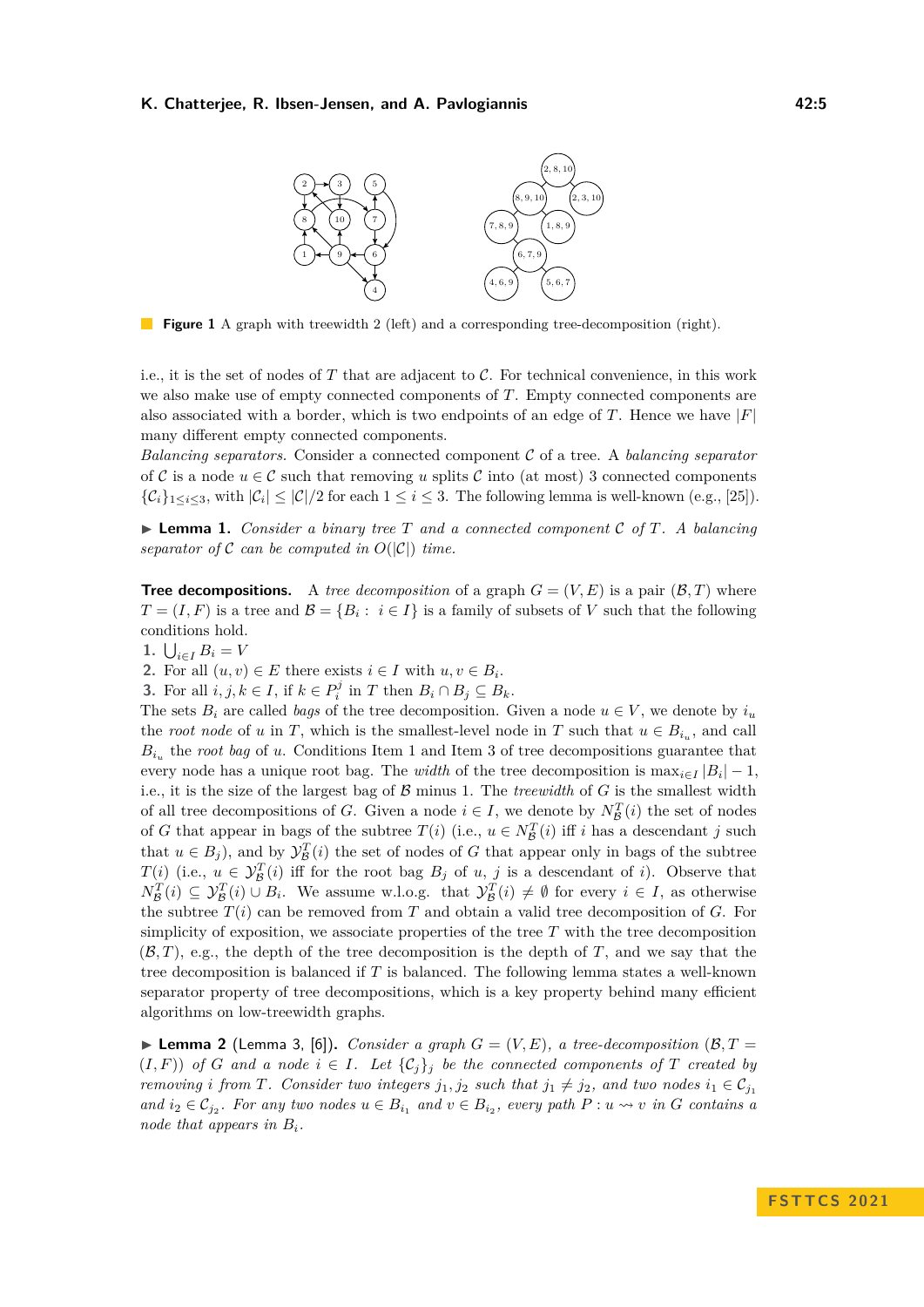## **42:6 Quantitative Verification on Product Graphs of Small Treewidth**

**Approximate, balanced, and**  $(\alpha, \beta)$  **tree decompositions.** Consider a graph *G* of *n* nodes and treewidth *t*, and let  $(\mathcal{B}, T = (I, F))$  be a tree decomposition of *G*. We refer to  $(\mathcal{B}, T)$ as *α*-*approximate*, for some integer  $\alpha > 1$ , if the width of  $(\mathcal{B}, T)$  is  $\leq \alpha \cdot (t + 1) - 1$ . We refer to  $(\mathcal{B}, T)$  as *β*-*balanced*, for some  $0 < \beta < 1$ , if for every node  $i \in I$  we have that  $\mathcal{Y}_{\mathcal{B}}^T(i) \leq n \cdot \beta^{\mathsf{Lv}(i)}$ . If  $(\mathcal{B}, T)$  is both *α*-approximate and *β*-balanced, it is called a  $(\alpha, \beta)$  tree decomposition. Intuitively, a  $(\alpha, \beta)$  tree decomposition approximates the treewidth of *G* to a factor  $\alpha$ , and for every  $i \in I$ , the number of nodes of *G* contained in bags of the subtree  $T(i)$ decreases geometrically with  $\mathsf{Lv}(i)$  by a factor  $\beta$ . Note that if  $\beta$  is constant (i.e., independent of *G*) then *T* has depth *O*(log *n*) (hence it is balanced).

# <span id="page-5-2"></span>**3 Construction of (***α, β***) tree decompositions**

In this section we present our algorithm for constructing  $(\alpha, \beta)$  tree decompositions, where  $\alpha$ and  $\beta$  depend on some integer input  $\lambda \geq 2$ . In particular, we establish the following theorem.

<span id="page-5-0"></span> $\triangleright$  **Theorem 3.** *Consider a graph G of n nodes and treewidth t, and any integer*  $\lambda \geq 2$ *. Let*  $\mathcal{T}(G)$  be the time required to construct a tree decomposition of G with  $\leq n$  bags and width  $t$ . *A*  $(\alpha, \beta)$  *tree decomposition of G can be constructed in*  $O(\mathcal{T}(G) + \lambda^2 \cdot n \cdot \log n)$  *time, where*  $\alpha = 11 \cdot \lambda + 32 \text{ and } \beta = 1/2 + 2^{-\lambda}.$ 

Hence, for larger values of  $\lambda$ , the constructed tree decomposition is more strongly balanced, which also incurs a factor increase in its width.

The motivation behind Theorem [3](#page-5-0) is as follows. The properties we consider later for product graphs (i.e., semiring, mean-payoff and initial credit for energy properties) are solved by existing algorithms that operate on a tree decomposition of the input graph. In high level, these algorithms iterate over every bag in the input tree decomposition and perform a polynomial-time computation in it. Because we deal with tree decompositions of product graphs, as we go down the tree decomposition, the number of bags in each level increases geometrically. By using Theorem [3,](#page-5-0) we ensure that the size of the bags reduces geometrically by an appropriate factor, which in turn ensures that the total time spent for all bags in each level of the tree decomposition stays bounded. The constant  $\lambda$  is chosen in each case to ensure this effect.

The high-level intuition behind Theorem [3](#page-5-0) is as follows. We start with a tree decomposition of *G*, obtained using standard algorithms. The tree decomposition is then split recursively. Each recursive step operates on a part of the tree that consists of connected components, and splits this part into two sub-parts, in such a way that the overall number of nodes is balanced, meaning that the two parts are of approximately equal size. Since these parts shrink by a factor of  $1/2$  in every step, after  $\lambda$  steps, the balance is only off by at most a factor of  $2^{-\lambda}$ . The key challenge is to perform the aforementioned splits in such a way that (i) the two constructed parts are approximately balanced, and (ii) the nodes appearing in each such part are separated from the rest of the nodes via a few "border" nodes.

We complement Theorem [3](#page-5-0) by showing that, generally, balanced tree decompositions are approximate.

<span id="page-5-1"></span> $\blacktriangleright$  **Theorem 4.** For any *n* and  $t = o(n/\log n)$ , there exists a graph  $G_t^n$  that has treewidth at  $m$ ost  $2 \cdot t - 1$ , but any tree decomposition of  $G_t^n$  with depth  $O(\log n)$  has width at least  $3 \cdot t - 1$ .

In Section [3.1](#page-6-0) we develop two operations on tree components that will be used later on. In Section [3.2](#page-8-0) we develop our main algorithm which uses the operations of Section [3.1](#page-6-0) to construct the  $(\alpha, \beta)$  tree decomposition of Theorem [3.](#page-5-0) Finally, in Section [3.3](#page-9-0) we prove the lower-bound of Theorem [4.](#page-5-1)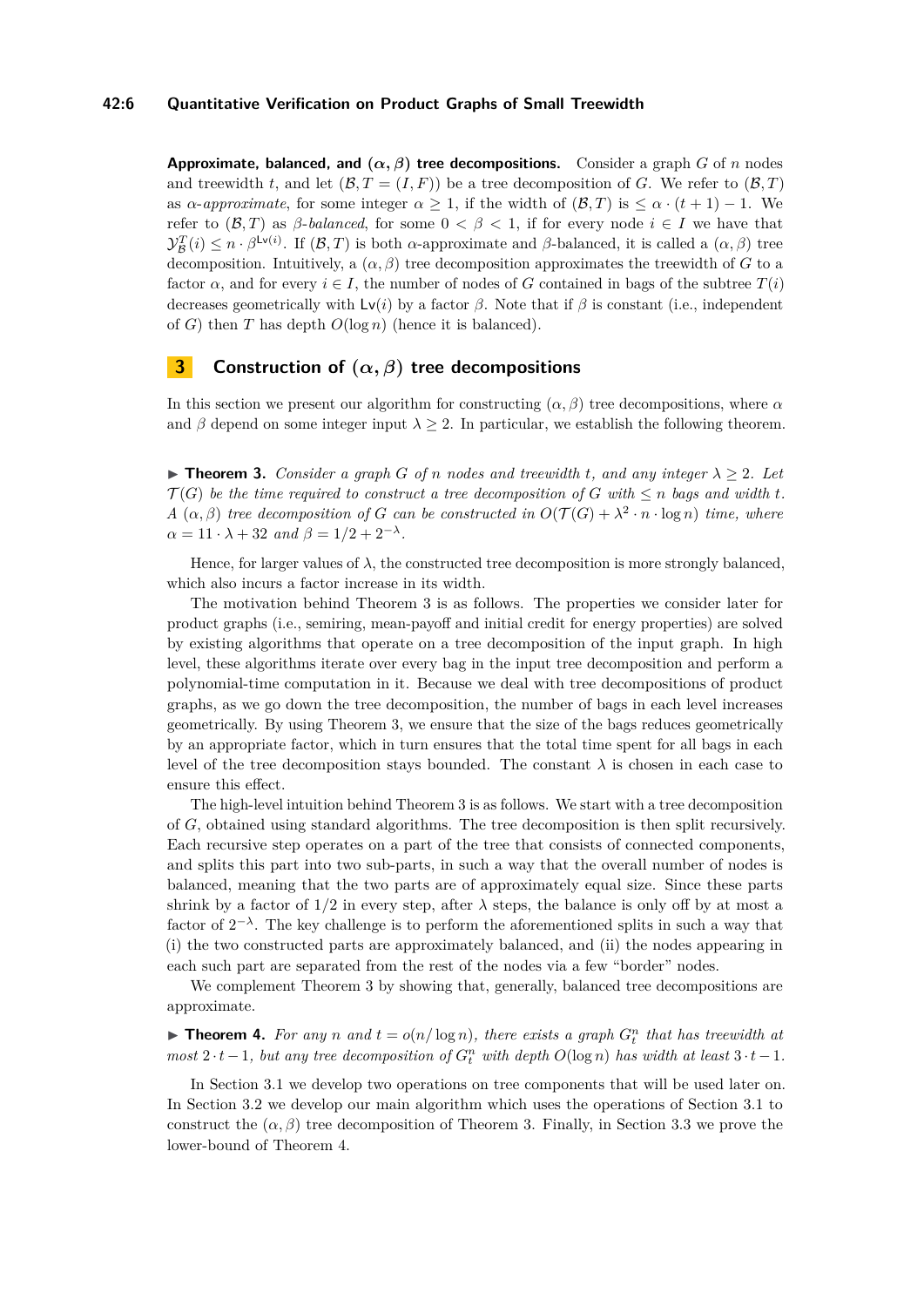## <span id="page-6-0"></span>**3.1 Operations on tree components**

In this section we define set-components of trees and two operations on such set-components that will be used later for constructing  $(\alpha, \beta)$  tree decompositions. In words, a set-component of a tree is simply a set of pairwise-disjoint connected components of the tree. The operations that we introduce here take as input a set-component. Each operation splits that setcomponent into multiple sub-components so that certain properties are met. In what follows, we fix a tree  $T = (I, F)$ .

**Set-components of trees.** A *set-component* of *T* is a set  $\mathcal{X} = \{C_i\}_i$  of connected components of *T* such that for each  $i \neq j$  we have (i)  $C_i \cap C_j = \emptyset$  and (ii)  $C_i \cap$  Border( $C_j$ ) =  $\emptyset$ . The *size* of X is  $size(X) = \sum_{i} |\mathcal{C}_i|$ , i.e., it is the total size of all of its connected components. The *border* of the set-component  $\mathcal X$  is defined as  $\mathsf{Border}(\mathcal X)=\bigcup_i\mathsf{Border}(\mathcal C_i),$  i.e., the border of  $\mathcal X$  is the union of the borders of its connected components. Given two set-components  $\mathcal X$  and  $\mathcal X'$ , we define  $\mathcal{X} \sqsubseteq \mathcal{X}' = \bigcup_{\mathcal{C}_i \in \mathcal{X}} \mathcal{C}_i \subseteq \bigcup_{\mathcal{C}'_i \in \mathcal{X}'} \mathcal{C}'_i$  and  $\mathcal{X} \sqcap \mathcal{X}' = (\bigcup_{\mathcal{C}_i \in \mathcal{X}} \mathcal{C}_i) \cap (\bigcup_{\mathcal{C}'_i \in \mathcal{X}'} \mathcal{C}'_i)$ .

## **3.1.1 The operation BorderSplit**

Intuitively, a component  $X$  is connected to the rest of the tree via the nodes of its border Border(X). Our balancing algorithm later needs that this border never gets too large. To achieve this, we define the operation BorderSplit. In particular, consider a set-component  $\mathcal{X} = \{C_i\}_{1 \leq i \leq k}$  of *T*. We define the operation BorderSplit on X which returns (at most) three set-components $\{\mathcal{X}_i\}_{1\leq i\leq 3}$  with  $\mathcal{X}_i \sqsubseteq I$  for each  $1 \leq i \leq 3$ . In words, BorderSplit splits X into three set-components  $\mathcal{X}_i$ , possibly by removing a node  $u \in \mathcal{X}$ , such that  $|\text{Border}(\mathcal{X}_i)| \leq |\text{Border}(\mathcal{X})|/2 + 1$  for each  $1 \leq i \leq 3$ . Formally, BorderSplit operates as follows (recall that the input tree *T* is binary). If  $|\text{Border}(\mathcal{X})| < 3$ , then we simply return  $\{\mathcal{X}\}\$ . Otherwise, we perform the following steps. First, we construct the LCA tree  $T' = (I', F')$  of Border( $X$ ), defined as follows.

- **1.** *I'* is the smallest subset of *I* such that (i) Border( $X$ )  $\subseteq$  *I'* and (ii) for every two nodes  $u, v \in I'$ , we have  $w \in I'$ , where *w* is the LCA of *u* and *v*. Hence, *I*' is the LCA-closure of Border $(\mathcal{X})$ .
- **2.** For every pair of distinct nodes  $u, v \in I'$ , we have that  $(u, v) \in F'$  iff *v* is the largest-level strict ancestor of  $u$  in  $T$  that appears in  $I'$ .

Then, we find a node  $u$  of  $T'$  such that the removal of  $u$  splits  $T'$  into three connected components  $\{A_i\}_i$  with  $|A_i \cap \text{Border}(\mathcal{X})| \leq ||\text{Border}(\mathcal{X})||/2$ . This is easily done by a bottomup pass of *T'*. For each  $1 \leq i \leq 3$ , we construct a set-component  $\mathcal{X}_i$ , as follows.

- **1.** For every connected component  $C_j \in \mathcal{X}$  with  $u \notin C_j$ , we make  $C_j \in \mathcal{X}_i$  where *i* is such that  $\mathsf{Border}(\mathcal{C}_j) \subseteq A_i$ .
- **2.** If there exists a connected component  $C_j \in \mathcal{X}$  with  $u \in C_j$ , we split  $C_j$  into three connected components  $\{C_j^i\}_i$  by removing *u* from  $C_j$ , such that  $\mathsf{Border}(C_j^i) \setminus \{u\} \subseteq A_i$ . In addition, we take  $\mathcal{C}_j^i \in \mathcal{X}_i$ .

<span id="page-6-1"></span>Finally, we return the set  $\{\mathcal{X}_i\}_i$ . The following lemma states the properties of BorderSplit.

▶ **Lemma 5.** *Consider the operation* BorderSplit *on the set-component*  $\mathcal{X} = \{C_i\}_{1 \leq i \leq k}$ *. Let*  $z = |\text{size}(\mathcal{X})|$ ,  $m = |\text{Border}(\mathcal{X})|$ , and  $\{\mathcal{X}_i\}_{1 \leq i \leq 3}$  be the returned component set. The following *assertions hold.*

- **1.** *We have*  $|\bigcup_i$  Border $(\mathcal{X}_i)| \leq m+1$ *.*
- **2.** *For each*  $1 \leq i \leq 3$ *, we have*  $|\text{Border}(\mathcal{X}_i)| \leq |m/2| + 1$ *.*
- **3.** After one  $O(n)$ -time preprocessing of *T*, every call to BorderSplit requires  $O(z + m^2)$  time.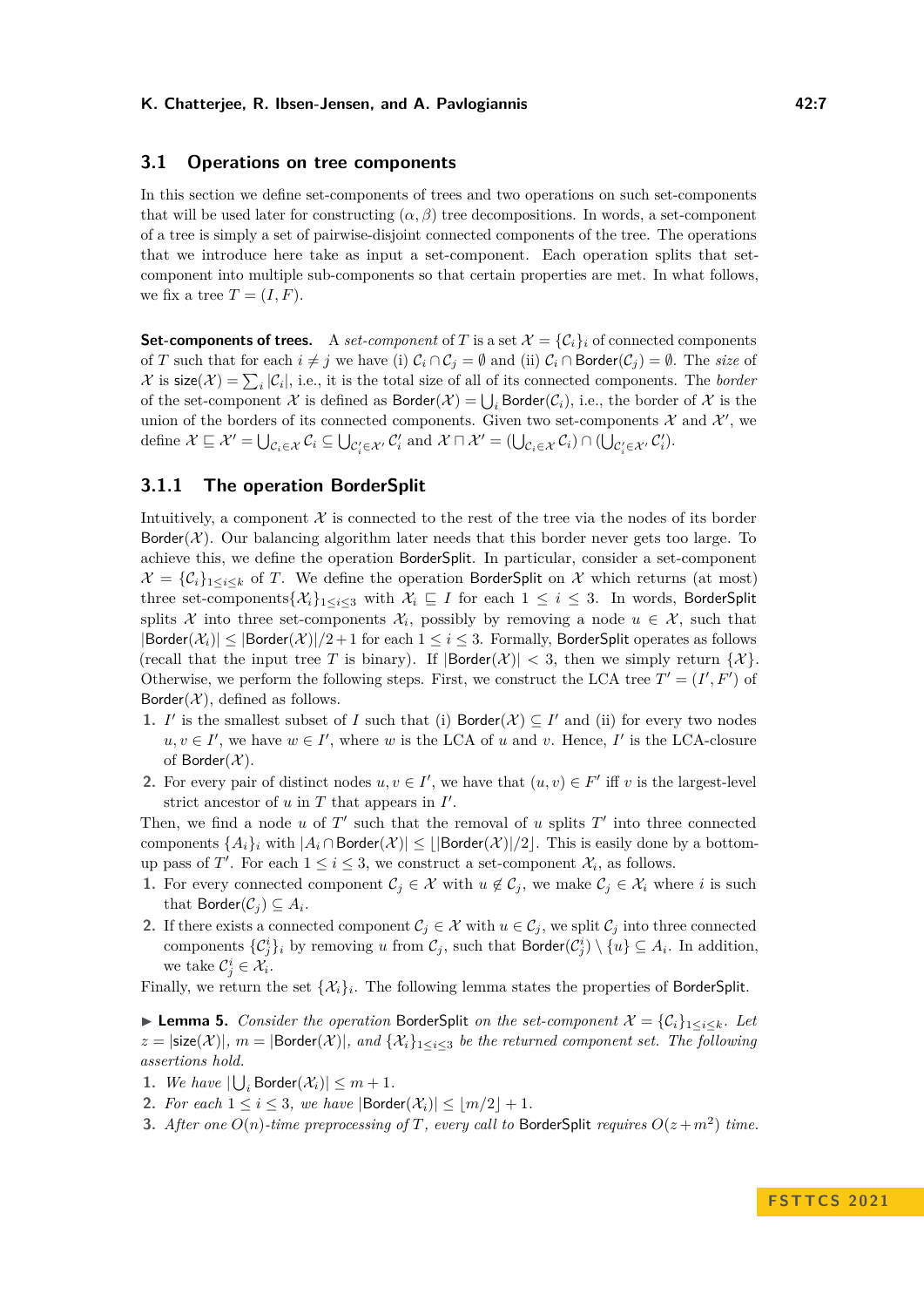#### **42:8 Quantitative Verification on Product Graphs of Small Treewidth**

## **3.1.2 The operation Split**

Consider a set-component  $\mathcal{X} = \{C_i\}_{1 \leq i \leq k}$  of *T* and some  $\lambda \geq 2$ . Let  $z = \text{size}(\mathcal{X})$  and  $m = |\text{Border}(\mathcal{X})|$ . We define the operation Split on X which returns two set-components  $\{\mathcal{X}_i\}_{1 \leq i \leq 2}$  such that the following properties hold.

- **1.**  $\mathcal{X}_i \sqsubseteq \mathcal{X}$  and  $\mathcal{X}_1 \sqcap \mathcal{X}_2 = \emptyset$ .
- 2. size( $\mathcal{X}_i$ ) ≤ *z* · (1/2 + 2<sup>− $\lambda$ </sup>), i.e., the size of each set-component is approximately half the size of  $X$ , and this approximation is controlled by  $\lambda$ , and
- **3.**  $|\text{Border}(\mathcal{X}_i)| \leq 9/10 \cdot m + \lambda + 3$ , i.e., the size of the border of each set-component is about a fraction  $9/10$  of the size of the border of  $\mathcal{X}$ .

Split initializes the two set-components as empty, i.e.,  $\mathcal{X}_1 = \mathcal{X}_2 = \emptyset$ , and will be inserting connected components in each  $\mathcal{X}_i$  such that, in the end, the stated properties hold. The algorithm operates in two steps, where the input to the second step is a set-component  $\mathcal{X}^*$  constructed in the first step. In the following, we describe the two steps. We say that a set-component  $\mathcal{X}' \subseteq \mathcal{X}$  is *border-balancing* if either  $m < 10$ , or  $size(\mathcal{X}') \leq z/2$  and  $|\text{Border}(\mathcal{X}')| \geq m/10 - 1$ . Hence if  $m < 10$  we take every sub-component of X to be borderbalancing, otherwise a border-balancing sub-component must be at most of half the size of  $\mathcal X$  and have about at least 1/10-th of the size of the border of  $\mathcal X$ . Given two set-components  $\mathcal{X}'$  and  $\mathcal{X}''$ , we say that we *add*  $\mathcal{X}'$  to  $\mathcal{X}''$  meaning that we update  $\mathcal{X}''$  to  $\mathcal{X}' \cup \mathcal{X}''$ .

**Step 1: making**  $X_1$ **,**  $X_2$  **border-balancing.** If  $m < 10$ , then we proceed with the second step with  $\mathcal{X}^* = \mathcal{X}$ . Otherwise, we apply the operation BorderSplit on X and obtain the set-components  $\{\mathcal{X}'_i\}_{1\leq i\leq 3}$ . We assume w.l.o.g. that  $\mathsf{size}(\mathcal{X}'_1)\geq \mathsf{size}(\mathcal{X}'_2)\geq \mathsf{size}(\mathcal{X}'_3)$ . If there are two border-balancing set-components,  $\mathcal{X}_a$  and  $\mathcal{X}_b$ , among  $\mathcal{X}'_1$ ,  $\mathcal{X}'_2$ ,  $\mathcal{X}'_3$ , we add  $\mathcal{X}_a$  to  $\mathcal{X}_1$ and  $\mathcal{X}_b$  to  $\mathcal{X}_2$ , and proceed to the second step with  $\mathcal{X}^*$  being the unique set-component in  $\{\mathcal{X}'_1,\mathcal{X}'_2,\mathcal{X}'_3\}\setminus\{\mathcal{X}_a,\mathcal{X}_b\}$ . Otherwise, we apply the operation BorderSplit on  $\mathcal{X}'_1$  and obtain the set-components  $\{\mathcal{X}''_i\}_{1\leq i\leq 3}$ . We assume w.l.o.g. that  $\mathsf{size}(\mathcal{X}''_1) \geq \mathsf{size}(\mathcal{X}''_2) \geq \mathsf{size}(\mathcal{X}''_3)$ . In the set  $A = \{X''_1, X''_2, X''_3, X'_2, X'_3\}$  there are at least two border-balancing set-components,  $\mathcal{X}_a$  and  $\mathcal{X}_b$ . We add  $\mathcal{X}_a$  to  $\mathcal{X}_1$  and  $\mathcal{X}_b$  to  $\mathcal{X}_2$ . Finally, we let  $\mathcal{X}^*$  be the set-component in  $A \setminus {\mathcal{X}_a, \mathcal{X}_b}$ with the largest size. We add one of the set-components in  $A \setminus \{X^*, X_a, X_b\}$  to the smaller (in size) of  $\mathcal{X}_1$  and  $\mathcal{X}_2$ , and repeat with the other set-component of  $A \setminus {\{\mathcal{X}^*, \mathcal{X}_a, \mathcal{X}_b\}}$ .

Step 2: balancing  $\mathcal{X}_1$ ,  $\mathcal{X}_2$  based on size. Let C be a largest connected component of  $\mathcal{X}^*$ . First, we add every connected component of  $\mathcal{X}^*$  except  $\mathcal C$  to the smaller (in size) of  $\mathcal X_1$  and  $\mathcal{X}_2$ , in order (i.e., once we have added one connected component to  $\mathcal{X}_1$  or  $\mathcal{X}_2$ , we take into account the new size of  $\mathcal{X}_1$  and  $\mathcal{X}_2$  for choosing where to add the next connected component). The remaining of the second step is recursive for *λ* levels. The *j*-th recursive call operates on a connected component  $\mathcal{C}^j$ , where  $\mathcal{C}^0 = \mathcal{C}$ . Given  $\mathcal{C}^j$ , we use Lemma [1](#page-4-2) to identify a balancing separator  $u \in C^j$ , such that the removal of *u* splits  $C^j$  into three connected components  $\{C_i^j\}_i$ . We assume w.l.o.g. that  $|\mathcal{C}_1^j| \geq |\mathcal{C}_2^j| \geq |\mathcal{C}_3^j|$ . We add each of  $\mathcal{C}_2^j$  and  $\mathcal{C}_3^j$  to the smallest (in size) of  $\mathcal{X}_1$  and  $\mathcal{X}_2$ , in order, and proceed to the next recursive call with  $\mathcal{C}^{j+1}$  be  $\mathcal{C}_1^j$ . Finally, at the end of the recursion, we add  $\mathcal{C}^{\lambda}$  (from the last recursive call) to the smallest of  $\mathcal{X}_1$  or  $\mathcal{X}_2$ .

The following lemma states the properties of Split, and relies on Lemma [5.](#page-6-1)

<span id="page-7-0"></span>▶ **Lemma 6.** *Consider the operation* Split *on a set-component*  $\mathcal{X} = \{C_i\}_{1 \le i \le k}$  *Let*  $z = \text{size}(\mathcal{X})$ *and*  $m = |\text{Border}(\mathcal{X})|$ , and  $\{\mathcal{X}_i\}_{1 \leq i \leq 2}$  be the returned component set. The following assertions *hold.*

- 1. *For each*  $1 \leq i \leq 2$ , we have  $\text{size}(\mathcal{X}_i) \leq z \cdot (1/2 + 2^{-\lambda})$ .
- **2.** *For each*  $1 \leq i \leq 2$ , *we have*  $|\text{Border}(\mathcal{X}_i)| \leq 9/10 \cdot m + \lambda + 3$ .
- **3.** *We have*  $|\text{Border}(\mathcal{X}_1) \cup \text{Border}(\mathcal{X}_2)| \leq |\text{Border}(\mathcal{X})| + \lambda + 2$
- **4.** After  $O(n)$ -time preprocessing of T, Split requires  $O(z + m^2)$  time.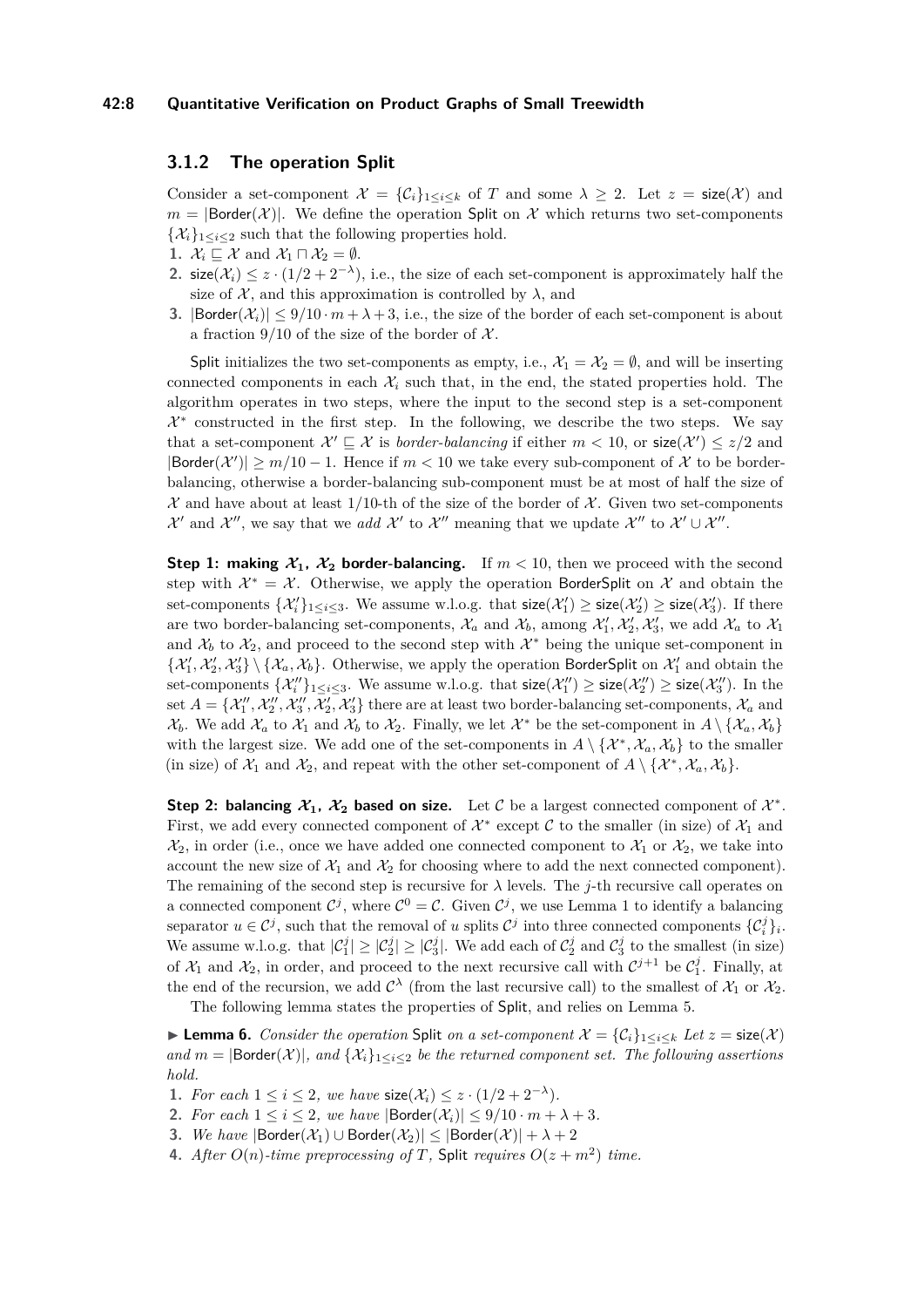## <span id="page-8-0"></span>**3.2 Construction of (***α, β***) Tree Decomposition**

Here we prove the main result of this section, which concerns the construction of an  $(\alpha, \beta)$ tree-decomposition of a graph *G*, where  $\alpha = 11 \cdot \lambda + 32$  and  $\beta = 1/2 + 2^{-\lambda}$ , for any integer  $\lambda \geq 2$ . Our construction proceeds in two steps. In Section [3.2.1](#page-8-1) we present an intermediate step that takes as input a tree *T* and constructs a tree decomposition of *T* that has width  $\alpha$ and is *β*-approximate. In Section [3.2.2](#page-8-2) we use this construction towards Theorem [3.](#page-5-0)

## <span id="page-8-1"></span>**3.2.1 Construction of tree decompositions of trees**

Here we present algorithm Balance, which takes as input a tree *T* and some integer  $\lambda > 2$ , and constructs a tree decomposition of *T* that has width  $\alpha$  and is  $\beta$ -approximate.

**Step 1: constructing a component tree.** Consider a tree  $T = (I, F)$ . A *component tree* of *T* is a pair  $(V, \mathcal{R})$  where  $\mathcal{R} = (\mathcal{J}, \mathcal{D})$  is a rooted tree and  $V = \{\mathcal{X}_i : i \in \mathcal{J}\}\$ is a set of components of *T*. In the first step, Balance constructs a component tree  $(V, R)$  recursively, as follows.

- **1.** The root of  $\mathcal{R}$  is the component  $\{I\}$ .
- **2.** Given a node *i* of  $\mathcal{R}$ , if size( $\mathcal{X}_i$ ) > 0, we use the operation Split on the component  $\mathcal{X}_i$  to obtain two components  $\mathcal{X}_{j_1}, \mathcal{X}_{j_2}$ . We insert these components in the set  $\mathcal{V}$ , make  $j_1, j_2$ children of *i* in  $\mathcal{R}$ , and proceed recursively with each of  $j_1, j_2$ .

**Step 2: turning the component tree to a tree decomposition.** At the end of the first step, we have constructed a component tree  $(V, \mathcal{R})$  where every leaf of  $\mathcal R$  is an empty set-component. In the second step, we construct a tree decomposition  $(\mathcal{B}, \mathcal{T} = (\mathcal{I}, \mathcal{F}))$ , such that  $\mathcal{I} = \mathcal{J} \setminus L$ , where L is the set of leaves of R, and  $\mathcal{T} = \mathcal{R} \upharpoonright \mathcal{I}$ . In words,  $\mathcal{T}$  is identical to R without the leaves of the latter. For each  $i \in \mathcal{I}$ , we have  $B_i = \bigcup_j \mathsf{Border}(\mathcal{X}_j)$ , where *j* ranges over the children of *i* in  $\mathcal{R}$ . Note that *i* ranges over non-leaves of  $\mathcal{R}$ , and thus each  $B_i$  is well-defined. The following remark states that given a node  $i$  of the induced tree decomposition, the corresponding set-component  $\mathcal{X}_i$  of the component tree contains exactly the nodes that appear in the bags of the subtree  $\mathcal{T}(i)$ .

<span id="page-8-5"></span>**• Remark 7.** Let  $(\mathcal{B}, \mathcal{T} = (\mathcal{I}, \mathcal{F}))$  be the tree decomposition of the component tree  $(\mathcal{V}, \mathcal{R} =$  $(\mathcal{J}, \mathcal{D})$  constructed in the second step. For every  $i \in \mathcal{I}$ , we have  $\mathcal{Y}_{\mathcal{B}}^{\mathcal{T}}(i) = \mathcal{X}_i$ .

The following lemmas establish the correctness and complexity of Balance.

<span id="page-8-3"></span>**► Lemma 8.**  $(B, \mathcal{T} = (\mathcal{I}, \mathcal{F}))$  *is a tree decomposition of T that has width*  $\leq \alpha$  *and is β*<sup>-balanced, for  $\alpha = 11 \cdot \lambda + 32$  and  $\beta = 1/2 + 2^{-\lambda}$ .</sup>

<span id="page-8-4"></span>**Example 12.** Balance *runs in*  $O(\lambda^2 \cdot |I| \cdot \log |I|)$  *time.* 

## <span id="page-8-2"></span>**3.2.2 Construction of (***α, β***) tree decompositions**

Finally, we present an algorithm for constructing  $(\alpha, \beta)$  tree decompositions of arbitrary graphs. The input is a graph and a tree decomposition of the graph, and our algorithm constructs a new tree decomposition with the desired properties.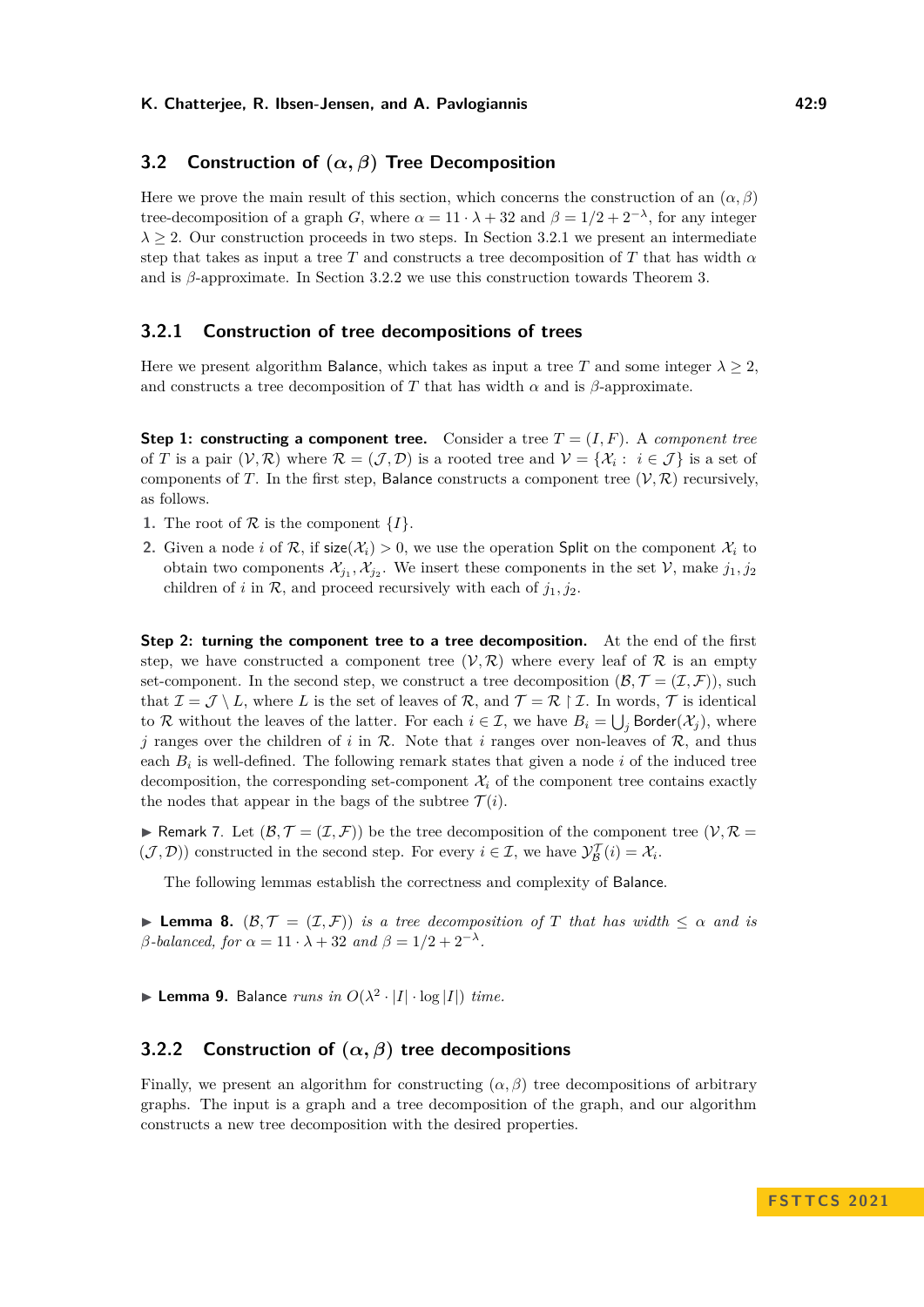**Construction of an**  $(\alpha, \beta)$  **tree decomposition.** Consider a graph  $G = (V, E)$  with treewidth *t*, and some integer  $\lambda \geq 2$ . We construct a  $(\alpha, \beta)$  tree decomposition of *G*, where  $\alpha = 11 \cdot \lambda + 32$ and  $\beta = 1/2 + 2^{-\lambda}$  in three steps.

- <span id="page-9-2"></span>**1.** Let  $(\mathcal{B} = \{B\}_i, T = (I, F))$  be a tree decomposition of *G* with  $|I| \leq n$  and width  $\leq t$ . We assume w.l.o.g. that, in  $(\mathcal{B}, T)$ , every node of G has a unique root bag, as we can always replace a bag which is the root of  $k > 1$  nodes with a sequence of  $k$  bags, each being the root of a single node. In addition, we can remove any bag that is not the root bag of any node, and thus the size of the tree decomposition is exactly *n*.
- <span id="page-9-1"></span>**2.** We use Balance to construct a tree decomposition  $(\mathcal{B}' = \{B'_i\}_i, T' = (I', F'))$  of *T*.
- <span id="page-9-3"></span>**3.** We construct the tree decomposition  $(\overline{B} = {\overline{B_i}}_i, T')$  with  $\overline{B_i} = \bigcup_{j \in B'_i} B_j$  for each  $i \in I'$ .

We conclude Theorem [3](#page-5-0) by arguing that the construction produces a  $(\alpha, \beta)$  tree decomposition of *G*.

**Proof of Theorem [3.](#page-5-0)** Consider the tuple  $(\mathcal{B}' = \{B'_i\}_i, T' = (I', F'))$  constructed in Step [2.](#page-9-1) By Lemma [8,](#page-8-3)  $(\mathcal{B}', T')$  is a tree decomposition of *T*, and has width  $\leq \alpha$  and is *β*-balanced. It follows that  $(\overline{B}, T')$  is a *α*-approximate tree decomposition of *G*, and it remains to argue that it is also *β*-balanced. For a node  $u \in V$ , let  $A_u = \{i \in I : u \in B_i\}$  be the connected component of *T* in which *u* appears and we have  $|A_u| \geq 1$ . In particular, this holds for the (unique) root node  $i_u$  of *u* in *T*. Observe that for every node  $j \in I'$ , if  $u \in \mathcal{Y}_{\overline{R}}^{T'}$  $\frac{\partial T'}{\partial \mathcal{B}}(j)$ , then  $A_u \subseteq \mathcal{Y}_{\mathcal{B}'}^{T'}(j)$ . Hence  $|\mathcal{Y}_{\overline{\mathcal{B}}}^{T'}|$  $|\mathcal{Y}^{T'}_{\mathcal{B}}(j)| \leq |\mathcal{Y}^{T'}_{\mathcal{B}'}(j)|$ . By Lemma [8,](#page-8-3) we have that  $(\mathcal{B}', T')$  is  $\beta$ -balanced, and thus  $|\mathcal{Y}_{\mathcal{B}'}^{T'}(j)| \leq |I| \cdot \beta^{\mathsf{Lv}(j)}$ . Since  $|I| = n$ , we conclude that  $|\mathcal{Y}_{\overline{\mathcal{B}}}^{T'}|$  $\left|\frac{d}{B}^{T'}(j)\right| \leq n \cdot \beta^{\mathsf{Lv}(j)}, \text{ as }$ required.

We now turn our attention to the running time. The algorithm requires  $\mathcal{T}(G)$  time in Step [1](#page-9-2) for obtaining the initial tree decomposition  $(\mathcal{B}, T)$  plus  $O(n \cdot t)$  time for ensuring the properties of  $(\mathcal{B}, T)$ . By Lemma [9,](#page-8-4) the algorithm requires  $O(\lambda^2 \cdot n \cdot \log n)$  in Step [2.](#page-9-1) Finally, the algorithm requires  $O(\alpha \cdot t \cdot n) = O(\lambda \cdot t \cdot n)$  time in Step [3.](#page-9-3)

## <span id="page-9-0"></span>**3.3 A lower bound on the width of balanced tree decompositions**

Here we present a family  $\{G_t^n \mid n \geq 3 \cdot t \text{ and } n \equiv 0 \pmod{t}\}$  of graphs, where  $G_t^n$  has *n* nodes and treewidth  $2 \cdot t - 1$ , and any tree decomposition of  $G_t^n$  with width  $t'$  and depth  $h$  is such that either  $h \geq n/(2 \cdot t')$  or  $t' \geq 3 \cdot t - 1$ . For  $t = o(n/\log n)$ , only in the latter case can the tree decomposition have depth  $O(\log n)$  (i.e., be balanced), and hence the width must increase by a constant factor.

**The graph**  $G_t^n$ . The graph  $G_t^n$  is defined as follows. Let  $n' = n/t$ . For each  $i \in \{1, ..., n'\}$ , let  $V_i$  be a set of *t* nodes, such that  $V_i \cap V_j = \emptyset$  for  $i \neq j$  and  $V = \bigcup_i V_i$ . Also, let  $V_0 = V_{n'+1} = \emptyset$ . For each  $i \in \{1, ..., n'\}$ , each node in  $V_i$  has an edge to each other node in  $V_{i-1}$  ∪  $V_i$  ∪  $V_{i+1}$  (see Figure [2\)](#page-10-0). We start with a technical lemma that will help us later. Recall that  $N_{\mathcal{B}}^T(i)$  denotes the set of nodes contained in bags of the subtree  $T(i)$ .

<span id="page-9-4"></span> $\blacktriangleright$  **Lemma 10.** For any *t* and *n* consider the graph  $G_t^n$  and a tree decomposition  $(\mathcal{B}, T = (I, F))$ *of*  $G_t^n$  *with width*  $t'$  *and depth*  $h$ *. Either*  $h \geq n/(2 \cdot t')$  *or there exists integers*  $i, i_1, i_2,$  *such that*  $i_1 - i_2 \geq 2$  *and*  $V_{i_1} \cup V_{i_2} \subseteq B_i$ *.* 

**Proof.** Without loss of generality, we assume that for every  $i \in I$ , we have  $N_{\mathcal{B}}^T(j) \setminus B_i \neq \emptyset$ , where *j* ranges over the children of *i* in *T*. This is valid since, otherwise, we can simply remove the subtree  $T(j)$  and still have a tree decomposition of  $G_t^n$  with the same or lower depth and width. Similarly, for every  $i \in I$  that is not the root of *T*, we assume that  $V \setminus N_B^T(i) \neq \emptyset$ , otherwise  $T(i)$  is a tree decomposition of  $G_t^n$  with the same or lower depth and width.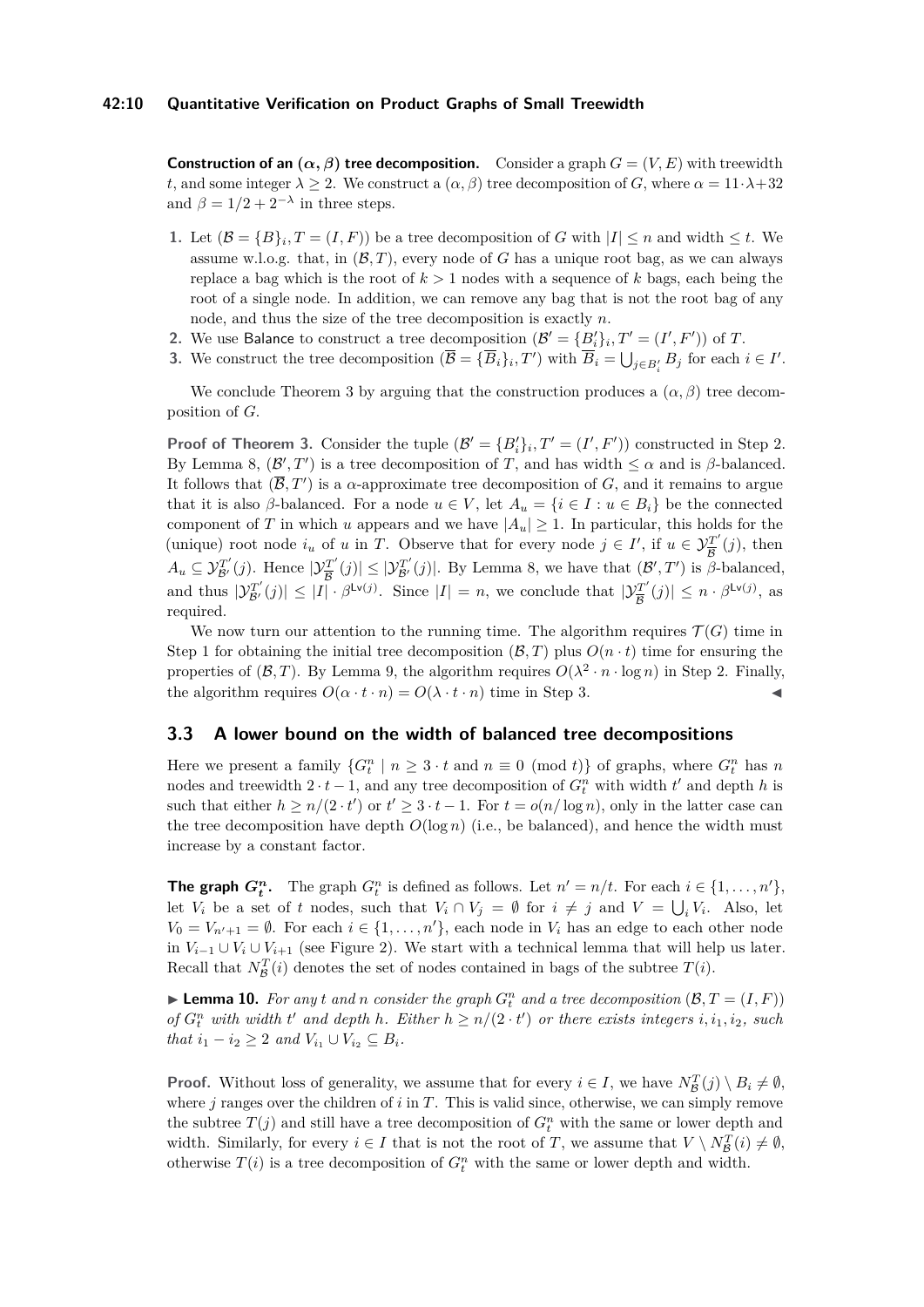<span id="page-10-0"></span>

**Figure 2** The graphs  $G_3^{15}$  (left) and  $G(2, 5, 3, 18)$  (right).

We distinguish the following cases. Either there exists an  $i \in I$  with children  $j_1, \ldots, j_k$ where  $k \geq 2$  (or  $k \geq 3$ , if *i* is the root of *T*) or not. If not, *T* forms a line with length at least  $n/t'$ , hence the depth of *T* is at least  $n/(2 \cdot t')$  (regardless of how *T* is rooted).

Otherwise, pick three nodes  $v_1, v_2, v_3$  such that  $v_1 \in N_B^T(j_1) \setminus B_i$ ,  $v_2 \in N_B^T(j_2) \setminus B_i$  and  $v_3 \in V \setminus N_B^T(i)$  (or  $v_3 \in N_B^T(j_3) \setminus B_i$  in case *i* is the root of *T*). Let *i*', *j'*, *k'* be such that  $v_1 \in V_{i'}$ ,  $v_2 \in V_{j'}$  and  $v_3 \in V_{k'}$ . We assume w.l.o.g. that  $i' \leq j' \leq k'$ . We have that  $j'-i' \geq 2$ (resp.  $k' - j' \ge 2$ ), since otherwise there is an edge between  $v_1$  and  $v_2$  (resp.  $v_2$  and  $v_3$ ) and hence a path between them that does not intersect with nodes in  $B_i$ , contradicting Lemma [2.](#page-4-3) Also, there exist integers  $i_1$  and  $i_2$  such that  $i' < i_2 < j' < i_1 < k'$  (hence,  $i_1 - i_2 \geq 2$ ) and such that  $V_{i_2} \cup V_{i_1} \subseteq B_i$ , since otherwise, there is at least one node in  $V_{i_2}$ , for  $i' < i_2 < j'$  (resp. in  $j' < i_1 < k'$ ) which is not in  $B_i$  and thus there is a path  $P: v_1 \leadsto v_2$ (resp.  $P: v_2 \rightsquigarrow v_3$ ) that does not contain nodes in  $B_i$ , again contradicting Lemma [2.](#page-4-3)

The desired result follows.

We now show that the treewidth of  $G_t^n$  is at most  $2 \cdot t - 1$ .

<span id="page-10-2"></span>▶ **Lemma 11.** *For any t and n*, *the treewidth of*  $G_t^n$  *is* ≤ 2 · *t* − 1*.* 

**Proof.** Construct a tree  $T = (I, F)$ , where  $I = \{1, ..., n' - 1\}$  and  $F = \{(i, i + 1)\}_{i \in I \setminus \{n' - 1\}}$ . Construct the set of bags  $\mathcal{B} = \{B_i = V_i \cup V_{i+1}\}_{i \in I}$ . It is easy to see that  $(\mathcal{B}, T)$  is a tree decomposition of *G<sup>n</sup> t* . ◀

**The graph**  $G(i, j, t, n)$ . Given numbers *i* and *j* and the graph  $G_t^n$ , for some *t* and *n*, let  $G(i, j, t, n)$  be the graph similar to  $G_t^n$ , except that it also has an edge between each pair of nodes in  $V_i \times V_j$  (see Figure [2\)](#page-10-0). Next, we show that the treewidth of  $G(i, j, t, n)$  is a factor larger than the one of  $G_t^n$ .

<span id="page-10-1"></span>▶ **Lemma 12.** *For any i, j, t, n, where*  $j - i \geq 2$ *, the treewidth of*  $G(i, j, t, n)$  *is*  $\geq 3 \cdot t - 1$ *.* 

**Proof.** We construct a minor  $G'(i, j, t, n)$  of  $G(i, j, t, n)$  by contracting every edge  $(v_k^i, v_k^j)$  for  $1 \leq k \leq t$ . Observe that the clique  $K_{3\cdot t}$  is a minor of  $G'(i, j, t, n)$ . Since  $K_{3\cdot t}$  has treewidth 3 · *t* − 1 and treewidth is monotonic under graph minors [\[6,](#page-16-9) Lemma 16], it follows that the treewidth of  $G(i, j, t, n)$  is a least  $3 \cdot t - 1$ .

We next show that any tree decomposition of  $G_t^n$  has either large depth or large width.

<span id="page-10-3"></span> $\blacktriangleright$  **Lemma 13.** For any *n* and *t*, consider a tree decomposition  $(B, T = (I, F))$  of  $G_t^n$  of width *t*<sup>*t*</sup> and depth *h*. Either  $h \geq n/(2 \cdot t')$  or  $t' \geq 3 \cdot t - 1$ .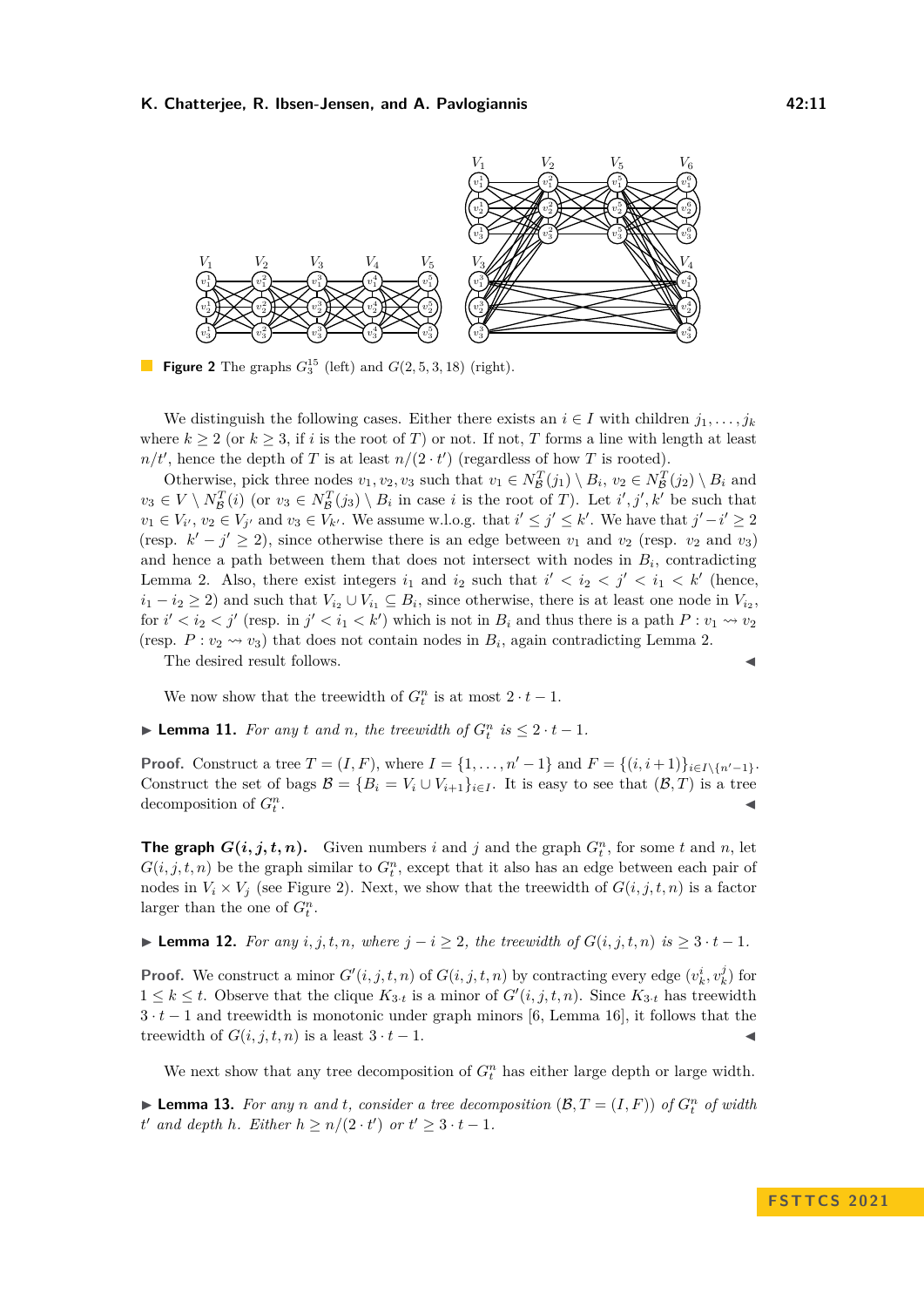#### **42:12 Quantitative Verification on Product Graphs of Small Treewidth**

<span id="page-11-0"></span>

**Figure 3** The product tree-decomposition given tree decompositions of the two constituent graphs.

**Proof.** If  $h \geq n/(2 \cdot t')$ , we are done. Otherwise, by Lemma [10,](#page-9-4) there exist integers  $i, i_1, i_2$ such that  $i_1 - i_2 \geq 2$  and  $V_{i_1} \cup V_{i_2} \subseteq B_i$ . Then,  $(\mathcal{B}, T)$  is also a tree decomposition of  $G(i_2, i_1, t, n)$ , since each edge between  $V_{i_1}$  and  $V_{i_2}$  has both endpoints in  $B_i$ . By Lemma [12,](#page-10-1) the width of  $(\mathcal{B}, T)$  is at least  $3 \cdot t - 1$ .

We conclude with the proof of Theorem [4.](#page-5-1)

**Proof of Theorem [4.](#page-5-1)** The bound on *t* implies that any tree decomposition of width *t* ′ *<* 3·*t*−1 and depth *h*, such that  $h \geq n/(2 \cdot t')$  cannot be balanced. The statement then follows directly from Lemma [11](#page-10-2) and Lemma [13.](#page-10-3)  $\blacktriangleleft$ 

## **4 Applications to verification on product graphs**

Here we discuss three applications of  $(\alpha, \beta)$  tree decompositions in the analysis of product graphs of two constant-treewidth graphs, when the specification language is either w.r.t. semiring, mean-payoff or initial credit for energy properties. Product graphs arise frequently in verification, for example, when analyzing the behavior of two concurrent threads, or when the verification task is expressed as language inclusion wrt two automata. In such cases, the control-flow graphs or the automata are given explicitly, and the analysis proceeds by constructing and reasoning on the product graph.

We first establish a lemma which concerns the construction of a tree decomposition of the product graph with some desired properties. Afterwards we present algorithmic improvements for the analysis of such product graphs, w.r.t. mean-payoff, semiring and energy properties.

**Product graphs.** Given two graphs  $G_i = (V_i, E_i)$ , for  $1 \leq i \leq 2$ , the product graph of  $G_1$  and  $G_2$  is defined as the graph  $G = (V, E)$  where  $V = V_1 \times V_2$  and E is such that  $(\langle u_1, u_2 \rangle, \langle v_1, v_2 \rangle) \in E$  iff  $(u_i, v_i) \in E_i$  for each  $1 \leq i \leq 2$ . Let  $(\mathcal{B}_i = \{B_i^j\}_j, T_i)$  be a tree decomposition of the graph  $G_i$ , for each  $1 \leq i \leq 2$ . We construct a tree decomposition  $(\mathcal{B}, T)$ of *G* as follows (see Figure [3\)](#page-11-0).

- **1.** Let  $j_i$  be the root of  $T_i$ . Recall that  $N_{\mathcal{B}_i}^{T_i}(j_i)$  is the set of nodes of  $G_i$  appearing in the bags of  $T_i(j_i)$ . We create a node *j* in *T*, and construct the bag  $B_j = \left(B_1^{j_1} \times N_{B_2}^{T_2}(j_2)\right) \cup$  $\left(N_{\mathcal{B}_1}^{T_1}(j_1) \times B_2^{j_2}\right)$ .
- **2.** If for some  $1 \leq i \leq 2$ , the node  $j_i$  does not have a child (i.e.,  $j_i$  is also a leaf in  $T_i$ ), the process terminates. Otherwise, for every  $1 \leq i \leq 2$  and child  $j'_{i}$  of  $j_{i}$ , we repeat recursively for the trees  $T_i(j'_i)$ , and make every node  $j'$  constructed in the next recursive step a child of *j* in *T*.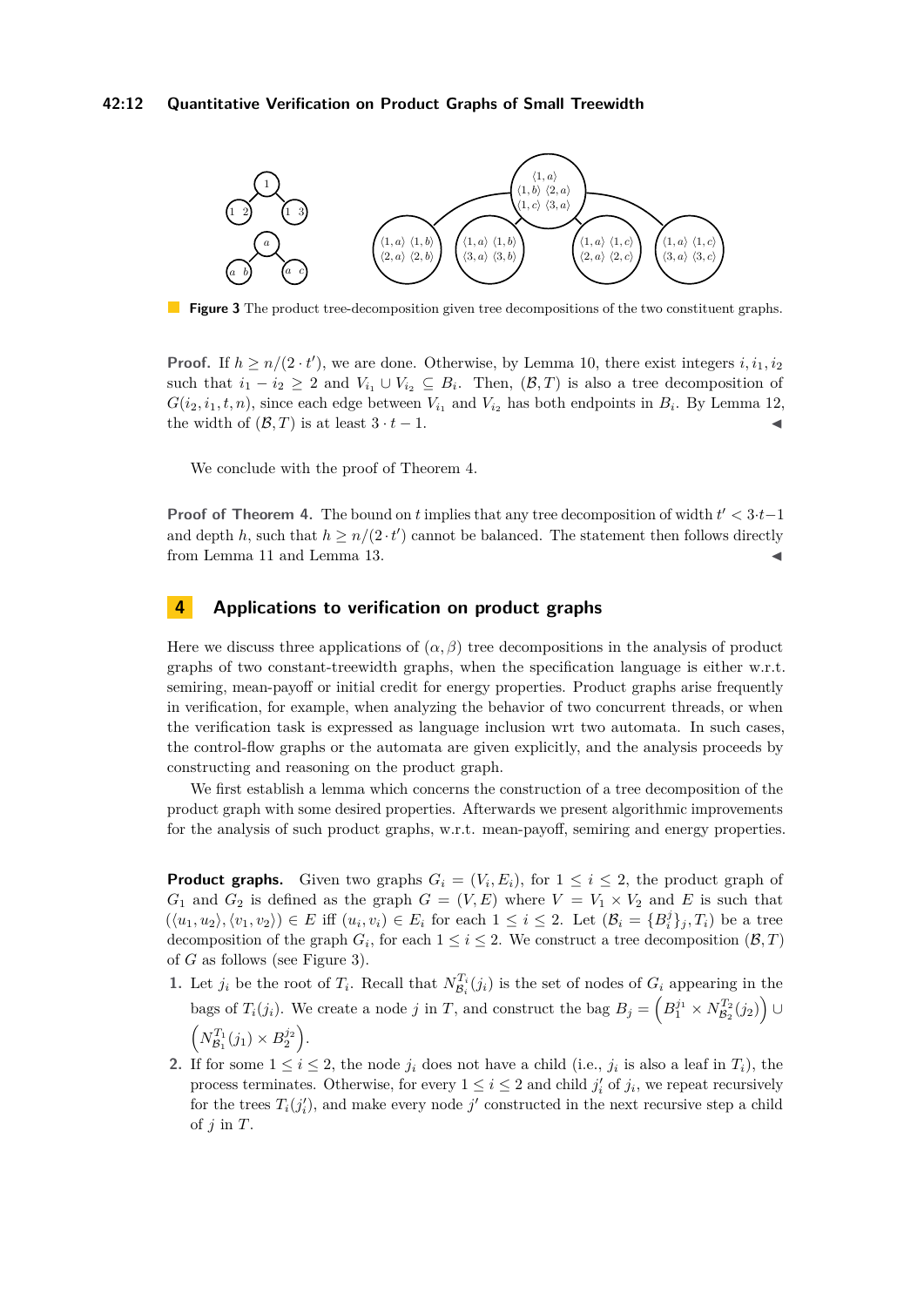It is not hard to verify that  $(B, T)$  is a tree decomposition of  $G$ , and  $T$  is a quaternary tree. By letting each  $(\mathcal{B}_i, T_i)$  be a  $(\alpha, \beta)$  tree decomposition for the graph  $G_i$ , we obtain the following lemma.

<span id="page-12-0"></span> $\blacktriangleright$  **Lemma 14.** Let  $G = (V, E)$  be a product graph of two constant-treewidth graphs  $G_i =$  $(V_i, E_i)$ , for  $1 \leq i \leq 2$ , with *n* nodes each, and consider any integer  $\lambda \geq 2$ . A quaternary tree *decomposition*  $(\mathcal{B} = \{B_j\}_j, T = (I, F))$  *of G can be constructed in*  $O((\lambda \cdot n)^2)$  *time, such that for every*  $j \in I$  *we have*  $|B_j| = O(\lambda \cdot n \cdot \beta^{\mathsf{Lv}(j)})$ *, where*  $\mathsf{Lv}(j)$  *is the level of node j in T.* 

**Proof.** For each  $1 \leq i \leq 2$ , we use Theorem [3](#page-5-0) to obtain a  $(\alpha, \beta)$  tree decomposition  $(\mathcal{B}_i = \{B_i^j\}_j, T_i)$  for the graph  $G_i$ , where  $\alpha = 11 \cdot \lambda + 32$  and  $\beta = 1/2 \cdot (1 + 2^{-\lambda})$ . Given each  $(\mathcal{B}_i, T_i)$ , the algorithm constructs the quaternary tree decomposition  $(\mathcal{B}, T)$  of *G*. The bound  $|B_j| = O(\lambda \cdot n \cdot \beta^{\mathsf{Lv}(j)})$  follows easily from Theorem [3](#page-5-0) and the fact that each graph has treewidth *t*.

We now turn our attention to the time complexity, and show that the construction of  $(B, T)$ requires  $O((\lambda \cdot n)^2)$  time. It is easy to see that the construction requires time proportional to the total sizes of all bags in  $\mathcal{B}$ , hence it suffices to argue that  $\sum_j |B_j| = O((\lambda \cdot n)^2)$ . We have

$$
\sum_{j} |B_j| \le 2 \cdot \sum_{j_1} \sum_{j_2} |B_1^{j_1}| \cdot |B_2^{j_2}| \le \sum_{j_1} (|B_1^{j_1}| \cdot \sum_{j_2} |B_2^{j_2}|) \tag{1}
$$

$$
\leq \sum_{j_1} \left( \alpha \cdot (t+1) \cdot \sum_{j_2} \alpha \cdot (t+1) \right) = O((\lambda \cdot n)^2)
$$
\n(2)

since  $t = O(1)$ .

Note that the root bag of the product tree decomposition has  $\Theta(n)$  nodes, and thus the width of the constructed tree decomposition is  $\Theta(n)$  (as bags below the root decrease in size). We remark that this is unavoidable in general – e.g., two straight-line graphs  $G_1$  and  $G_2$  of *n* nodes each yield a product graph *G* that is a grid and thus has treewidth *n* − 1. The crucial property of our product tree decomposition is that, although it has width  $\Theta(n)$ , most bags have smaller size (as stated in Lemma [14\)](#page-12-0).

## **4.1 Mean-payoff properties**

In the minimum mean payoff problem, we are given a weighted graph  $G = (V, E)$ , a weight function wt:  $E \to \mathbb{Z}$ , and a starting node  $u \in V$ . The decision problem is to compute whether

$$
\inf_{\substack{u=x_1,x_2,\ldots\\(x_i,x_{i+1})\in E}} \lim_{k\to\infty} \inf \frac{\sum_{i=1}^{k-1} \operatorname{wt}(x_i,x_{i+1})}{k} \ge 0
$$

In words, we are interested in deciding whether the smallest weight-average among all infinite paths that originate in *u* is non-negative. Here we focus on the case where *G* is the product of two constant treewidth graphs  $G_i = (V_i, E_i)$ , for  $1 \leq i \leq 2$ , with *n* nodes each.

**Solution on tree decompositions.** The problem reduces to determining whether *G* contains a negative cycle w.r.t. wt that is reachable from *u*. We outline an existing algorithm for detecting negative cycles on *G* given a tree decomposition  $(B = {B_i}_i, T = (I, F))$  of *G*. We refer to [\[23\]](#page-17-18) for details. We use a single data structure, which is a map  $D: \bigcup_i (B_i \times B_i) \to$  $\mathbb{Q} \cup \{\infty\}$ . Initially,  $D(u, v) = \mathsf{wt}(u, v)$  for each  $(u, v) \in E$ , and  $D(u, v) = \infty$  if  $(u, v) \notin E$ . Given a set of nodes  $X \subseteq V$ , we denote by  $D_X$  the restriction of D to the set X. We traverse *T* bottom-up and for each encountered node *i*, we compute all-pairs distances in the weighted

$$
\blacktriangleleft
$$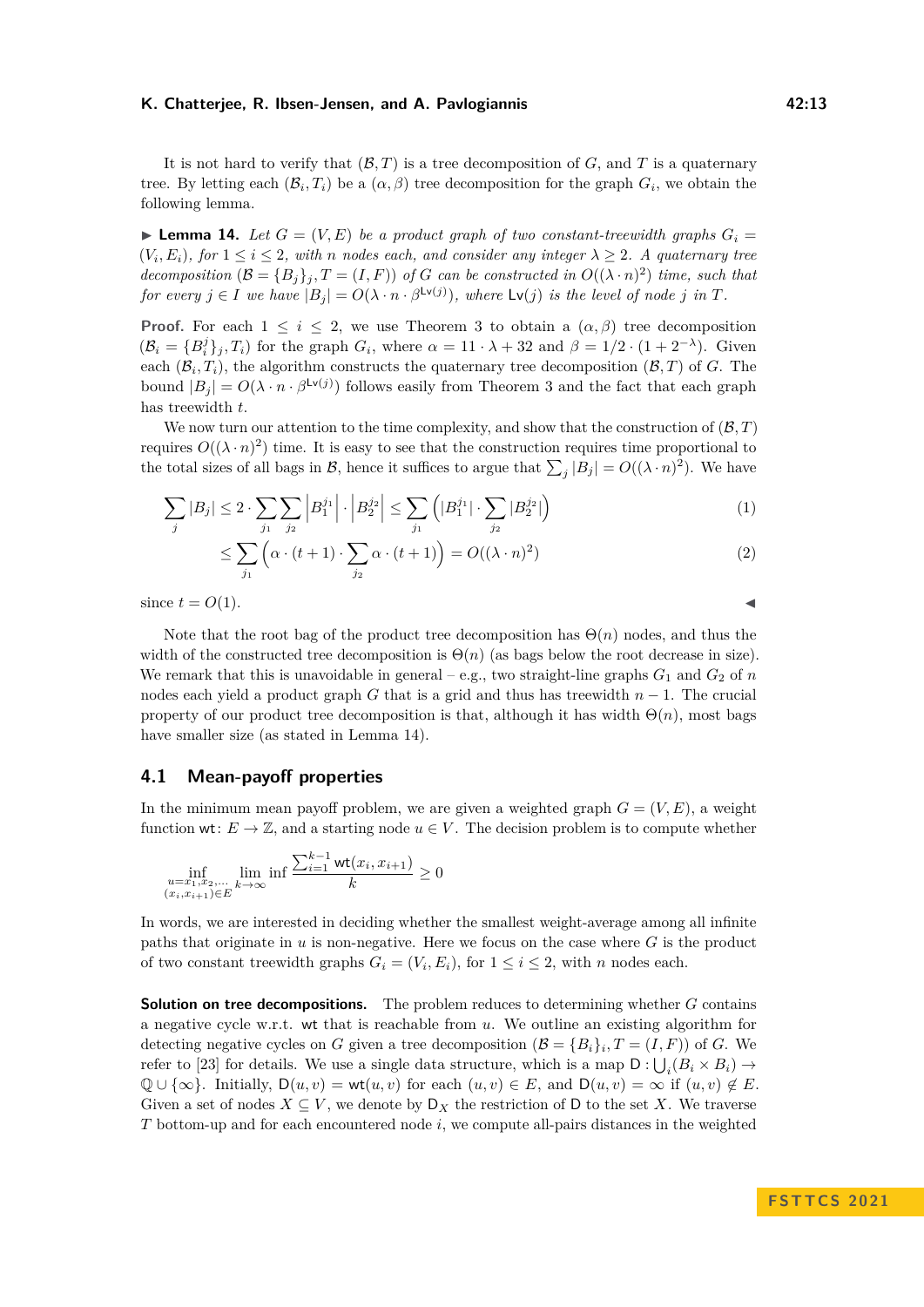#### **42:14 Quantitative Verification on Product Graphs of Small Treewidth**

graph  $G^i = (B_i, B_i \times B_i)$  w.r.t. the weight function  $D_{B_i}$ , using the Floyd-Warshall algorithm. If a negative cycle is detected, we report that *G* has a negative cycle w.r.t. wt and stop. Otherwise, for every pair of nodes  $u, v \in B_i$ , we update the entry  $D(u, v)$  with the distance  $d(u, v)$  in  $G_i$ , and proceed with the next node of *T*.

**Algorithm for product graphs.** Now consider that  $G = (V, E)$  is the product of two constant-treewidth graphs  $G_i = (V_i, E_i)$  with *n* nodes each. We choose  $\lambda = 3$  and use Lemma [14](#page-12-0) to construct a tree decomposition  $(B,T)$  of *G* for  $\alpha = 11 \cdot \lambda + 32 = O(1)$  and  $\beta = 1/2 + 2^{-\lambda} = 5/8$ . Afterwards, we use the solution on tree decompositions for  $(B, T)$ . We have the following theorem.

<span id="page-13-0"></span> $\blacktriangleright$  **Theorem 15.** Let  $G = (V, E)$  be the product graph of two constant treewidth graphs  $G_i = (V_i, E_i)$ , for  $1 \leq i \leq 2$ , with *n* nodes each. Let  $\mathsf{wt} \colon E \to \mathbb{Z}$  be a weight function on  $G$ . *The decision problem of minimum mean payoff on*  $(G, \text{wt})$  *can be solved in*  $O(n^3)$  *time.* 

**Proof.** The correctness follows directly from [\[23\]](#page-17-18), and here we focus on the complexity. Since the tree decomposition of the product graph is quaternary, the *i*-th level has  $4^i$  nodes. Since Floyd-Warshall has cubic complexity, the complexity of the algorithm for the whole level *i* of the tree decomposition is bounded, up to constant factors, by the following expression.

$$
4i \cdot (\betai \cdot n)3 = n3 \cdot \left(4 \cdot \left(\frac{5}{8}\right)^{3}\right)i = n3 \cdot Ai
$$
 (3)

where  $A = 5^3/2^7 < 1$ . It follows that the cost decreases geometrically along the levels of *T* and thus the running time is dominated by the first level, which runs in time  $O(n^3)$ . The desired result follows.

The best current complexity bound for the problem is  $O(n^4)$ , achieved by Karp's classic algorithm [\[43\]](#page-18-16) (recall that *G* has  $n^2$  nodes). Hence Theorem [15](#page-13-0) yields an improvement by a factor *n*, asymptotically.

## **4.2 Semiring properties**

The problem of all-pairs semiring distances is defined w.r.t. a graph  $G = (V, E)$  and a weight function  $\mathsf{wt}: E \to \Sigma$ , where  $\Sigma$  is the domain of an algebraic structure  $(\Sigma, \oplus, \otimes, \overline{0}, \overline{1})$  with two associative operators  $\oplus$  and  $\otimes$  with neutral elements  $\overline{0}$  and  $\overline{1}$ , respectively, such that (i)  $\otimes$ distributes over  $\oplus$ , (ii)  $\oplus$  is idempotent and (iii)  $\overline{0}$  absorbs in  $\otimes$ . The task is to determine for very pair of nodes  $u, v \in V$  the semiring distance from  $u$  to  $v$ , defined as

$$
d(u,v)=\bigoplus_{P=(u_1,\ldots,u_k): u\leadsto v}\bigotimes_{1\leq i
$$

Here we focus on the case where G is the product of two constant treewidth graphs  $G_i$  =  $(V_i, E_i)$ , for  $1 \leq i \leq 2$ , with *n* nodes each. There are various classic algorithms for the problem, e.g. Lehmann's [\[47\]](#page-18-17), Floyd's [\[34\]](#page-18-18), Warshall's [\[54\]](#page-19-3) and Kleene's [\[44\]](#page-18-19), all of which have cubic complexity, assuming constant-time semiring operations. Since  $G$  has  $n^2$  nodes, these algorithms take  $O(n^6)$  time on *G*. Here we use strongly-balanced tree decompositions to obtain a solution in  $\tilde{O}(n^4)$  time.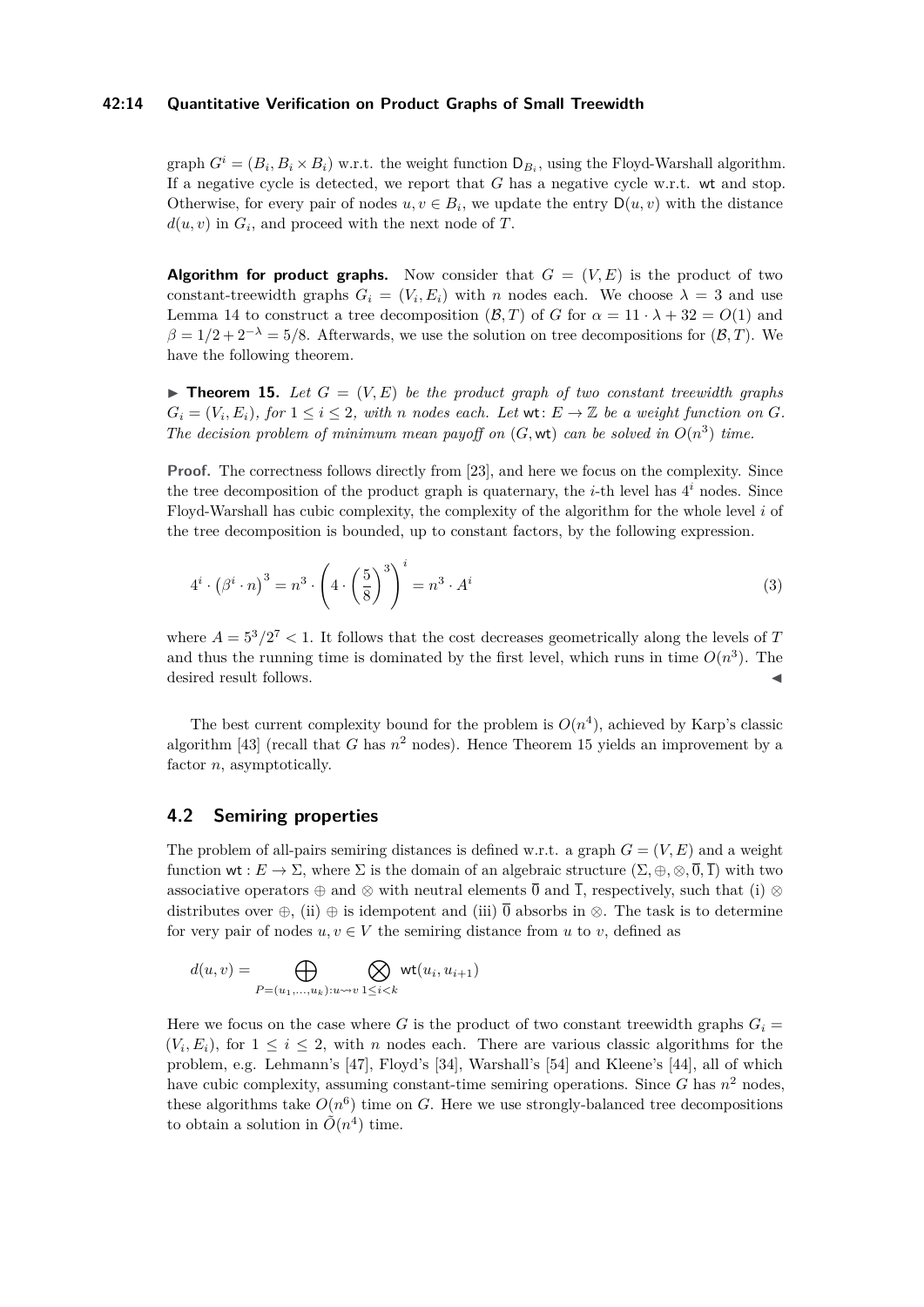**Solution on tree decompositions.** We now outline an existing algorithm for computing the semiring transitive closure of *G*, given a tree decomposition  $(B = {B_i}_i, T = (I, F))$  of *G*. The algorithm is similar in spirit to the one in [\[23\]](#page-17-18) for solving all-pairs distances. We use a single data structure, which is a map  $D: V \times V \to \Sigma$ . Given a set of nodes  $X \subseteq V$ , we denote by  $D_X$  the projection of D to the set X. Initially,  $D(u, v) = \mathsf{wt}(u, v)$  for each  $(u, v) \in E$ , and  $D(u, v) = \overline{0}$  if  $(u, v) \notin E$ . The algorithm consists of two parts.

- <span id="page-14-0"></span>**1.** We traverse *T* twice, first bottom-up and then top-down. For each encountered node *i*, we use the Floyd-Warshall algorithm to solve the algebraic path problem on the graph  $G^i = (B_i, B_i \times B_i)$  w.r.t. the weight function  $D_{B_i}$ . For every pair of nodes  $u, v \in B_i$ , we update the entry  $D(u, v)$  with the semiring distance  $d(u, v)$  in  $G^i$ .
- <span id="page-14-1"></span>**2.** For every node *u*, we perform a DFS in *T* starting from *iu*. Given a current node *i*, for every node  $v \in B_i$ , we set  $D(u, v) = \bigoplus_{x \in B_i} (D(u, x) \otimes D(x, v))$ . Finally, we return the map D, which contains the all-pairs semiring distances in *G*, and thus the solution to the algebraic path problem.

**Algorithm for product graphs.** Now consider that  $G = (V, E)$  is the product of two constant-treewidth graphs  $G_i = (V_i, E_i)$  with *n* nodes each. We choose  $\lambda = c + \log \log n + 1$ , for some suitable constant *c*, and use Lemma [14](#page-12-0) to construct a tree decomposition  $(B, T)$  of *G* for  $\alpha = 11 \cdot \lambda + 32 = O(\log \log n)$  and  $\beta = 1/2 + 2^{-\lambda}$ . Afterwards, we use the solution on tree decompositions for  $(\mathcal{B}, T)$ . We have the following theorem.

 $\blacktriangleright$  **Theorem 16.** Let  $G = (V, E)$  be the product graph of two constant treewidth graphs  $G_i = (V_i, E_i)$ , for  $1 \leq i \leq 2$ , with *n* nodes each. Let  $\mathsf{wt} : E \to \Sigma$  be a weight function, where  $\Sigma$  *is the domain of an idempotent semiring* ( $\Sigma, \oplus, \otimes, \overline{0}, \overline{1}$ ). The semiring transitive closure of  $(G, \text{wt})$  *can be solved in*  $\tilde{O}(n^4)$  *time.* 

**Proof.** The correctness follows directly from [\[23\]](#page-17-18), and here we focus on the complexity. Let  $m = n \cdot \log \log n$ . In Step [1,](#page-14-0) the algorithm spends cubic time in each bag, and by an argument similar to the proof of Theorem [15,](#page-13-0) we have that the running time of the first step is  $O(m^3) = \tilde{O}(n^3)$ .

We now proceed with the analysis of Step [2,](#page-14-1) which dominates the complexity. Observe that for each node *u*, the algorithm spends quadratic time in each bag of the product tree decomposition. Since the tree decomposition of the product graph is quaternary, the *i*-th level has 4 *<sup>i</sup>* nodes. Hence, the complexity of this step for the whole level *i* is bounded, up to constant factors, by the following expression

$$
4^i \cdot (\beta^i \cdot m)^2 = m^2 \cdot \left( 4 \cdot \left( \frac{1 + 2^{-\lambda + 1}}{2} \right)^2 \right)^i = m^2 \cdot \left( 1 + \frac{1}{c' \cdot \log n} \right)^i \tag{4}
$$

where  $c' = 2^c$ . Observe that the complexity increases with the level *i*, and there are at most  $c'' \cdot \log n$  levels, for some constant  $c''$ . We let  $c' = c''$  and thus  $c = \log(c'')$ , and hence the complexity in the last level is bounded by

$$
m^2 \cdot \left(1 + \frac{1}{c'' \cdot \log n}\right)^{c'' \cdot \log n} = O(m^2)
$$
\n<sup>(5)</sup>

since  $(1 + 1/x)^x \le e$  for  $x > 0$ . Summing up over all  $O(\log n)$  levels, Step [2](#page-14-1) of the algorithm spends  $O(m^2 \cdot \log n)$  time per node *u* and thus  $O(n^2 \cdot m^2 \cdot \log n) = \tilde{O}(n^4)$  time for all  $\blacksquare$ nodes.  $\blacksquare$ 

Note that since the output has size  $\Theta(n^4)$ , the algorithm is optimal (up to polylog factors).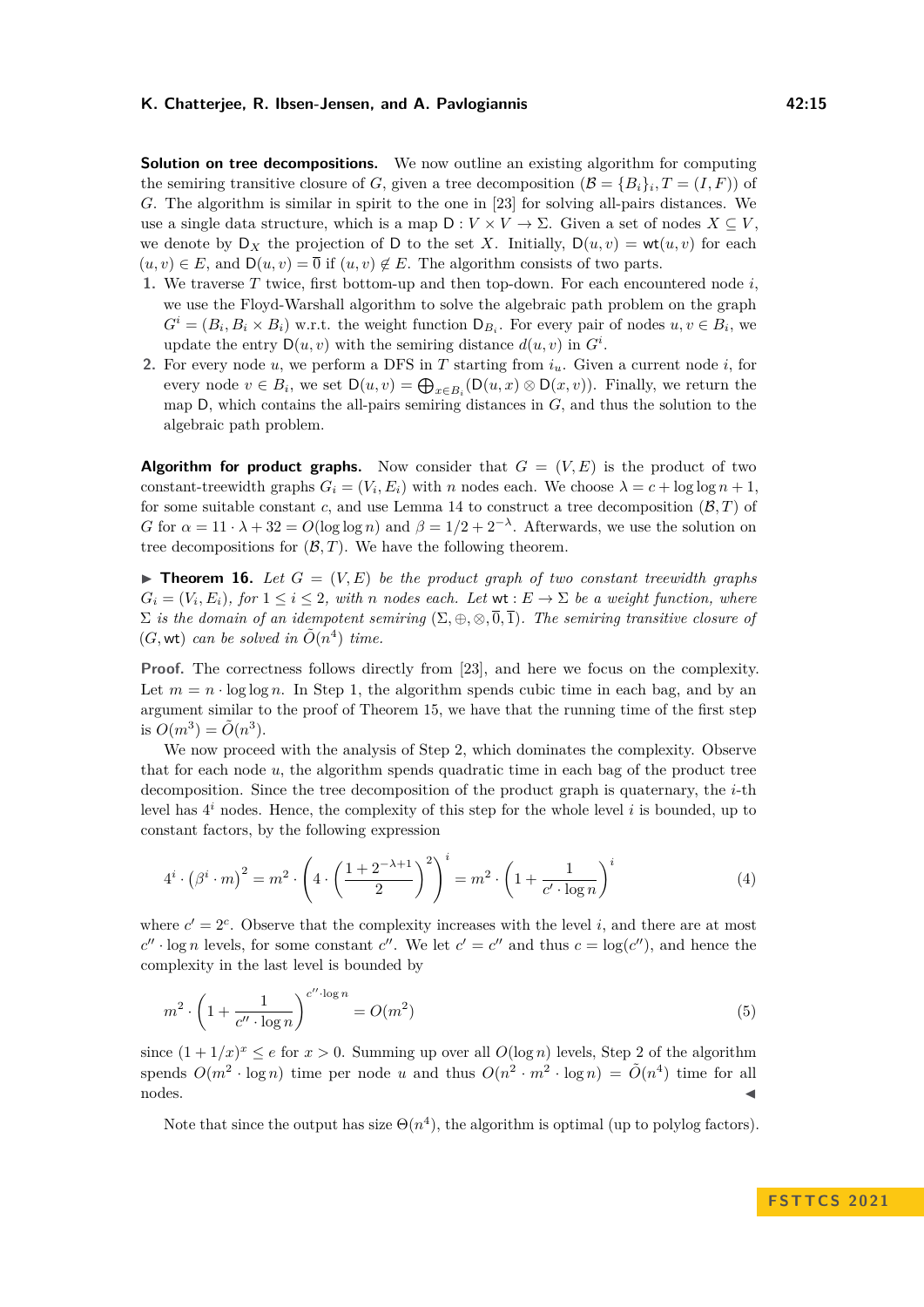#### **42:16 Quantitative Verification on Product Graphs of Small Treewidth**

## **4.3 Initial credit for energy properties**

In the minimum initial credit for energy problem, we are given a weighted graph  $G = (V, E)$ and a weight function wt:  $E \to \mathbb{Z}$ . The task is to compute for every node  $u \in V$  the smallest energy value  $E(u) \in \mathbb{N} \cup \{\infty\}$  with the following property: there exists an infinite path  $\mathcal{P} = (u_1, u_2, \dots)$  with  $u_1 = u$  such that for every *i* we have  $\mathsf{E}(u) + \sum_{j \leq i} \mathsf{wt}(u_j, u_{j+1}) \geq 0$ . Conceptually,  $E(u)$  is the smallest "charge" we need to supply the system, so that starting from *u* it can exhibit infinite behavior without running out of energy. Conventionally, we let  $E(u) = \infty$  if no finite value exists.

**Solution on tree decompositions.** We outline an existing algorithm for the problem on *G*, given a tree decomposition  $(B = {B_i}_i, T = (I, F))$  of *G*. We first sketch the solution for arbitrary graphs *G*, and then explain how the solution is adapted to constant-treewidth graphs. We refer to [\[20\]](#page-17-16) for details. The problem reduces to detecting non-positive cycles on weighted graphs of the form  $(G^i = (V^i, E^i), \text{wt}^i)_i$ , where initially

- **1.**  $V^1 = V \cup \{s\}$ , for some fresh node  $s \notin V$  (intuitively, *s* acts as a sink in which all nodes *x* with  $E(x) = 0$  are collapsed),
- **2.**  $E^1 = E \cup (\{s\} \times V)$ , and

**3.** wt<sup>1</sup> $(u, v) = -wt(u, v)$  if  $u \neq s$  and wt<sup>1</sup> $(u, v) = 0$  otherwise.

Given some  $i \geq 1$ , we detect a non-positive cycle on  $(G^i, \mathbf{wt}^i)$ , which determines a node x in that cycle for which  $E(x) = 0$ . Then, we construct the weighted graph  $(G^{i+1}, \mathbf{wt}^{i+1})$  where **1.**  $V^{i+1} = V^i \setminus \{x\},\$ 

- **2.**  $E^{i+1} = (E^i \setminus (V^i \times \{x\})) \cup \{(u, s): (u, x) \in E^i\}$ , and
- **3.** wt<sup>*i*+1</sup>(*u, v*) = wt<sup>*i*</sup>(*u, v*) if  $v \neq s$  else wt<sup>*i*+1</sup>(*u, v*) = min(*z,* wt<sup>*i*</sup>(*u,x*)), where  $z = \text{wt}$ <sup>*i*</sup>(*u, s*) if  $(u, s) \in E^i$  and  $z = \infty$  otherwise.

Finally, if  $(G^i, \mathsf{wt}^i)$  has no non-positive cycle, we compute the distance  $d(u, s)$  from every  $u \in V^i \setminus \{s\}$  to *s* in  $(G^i, \text{wt}^i)$  and assign  $\mathsf{E}(u) = d(u, s)$  (at this point  $d(u, s) > 0$  for each *u*).

We now consider the tree decomposition  $(B = {B_i}_i, T = (I, F))$  of *G*. The above solution is adapted as follows. First we construct the family of bags  $\mathcal{B}' = \{\{s\} \cup B_i\}_i$ , i.e., we insert the fresh node *s* in all bags. Observe that  $(\mathcal{B}', T)$  is a valid tree decomposition of all  $G^i$ . Then, every step of non-positive-cycle detection, as well as the last step of computing the distances  $d(u, s)$  is performed by a single bottom-up pass of *T*. In every encountered node *i*, an all-pairs distance computation is performed in the graph induced by  $B'_{i}$ , using the Floyd-Warshall algorithm.

**Algorithm for product graphs.** Now consider that  $G = (V, E)$  is the product of two constant-treewidth graphs  $G_i = (V_i, E_i)$  with *n* nodes each. We choose  $\lambda = 3$  and use Lemma [14](#page-12-0) to construct a tree decomposition  $(B,T)$  of *G* for  $\alpha = 11 \cdot \lambda + 32 = O(1)$  and  $\beta = 1/2 + 2^{-\lambda} = 5/8$ . Afterwards, we use the solution on tree decompositions for  $(\beta, T)$ . We have the following theorem.

<span id="page-15-0"></span> $\blacktriangleright$  **Theorem 17.** Let  $G = (V, E)$  be the product graph of two constant treewidth graphs  $G_i = (V_i, E_i)$ , for  $1 \leq i \leq 2$ , with *n* nodes each. Let  $wt: E \to \mathbb{Z}$  be a weight function on  $G$ . *The minimum initial credit for energy problem on*  $(G, \text{wt})$  *can be solved in*  $O(n^5)$  *time.* 

**Proof.** The correctness follows directly from [\[20\]](#page-17-16), and here we focus on the complexity. Similarly to Theorem [15,](#page-13-0) every bottom-up traversal of the tree decomposition  $(\mathcal{B}', T)$  requires  $O(n^3)$  time. Since every time we construct  $G^{i+1}$  from  $G^i$  we remove one node, we have  $i \leq n^2$ , i.e., there will be at most  $n^2$  iterations of non-positive-cycle detection. Hence we make at most  $n^2 + 1$  bottom-up traversals of  $(\mathcal{B}', T)$ , for a total running time of  $O(n^5)$ . The desired result follows.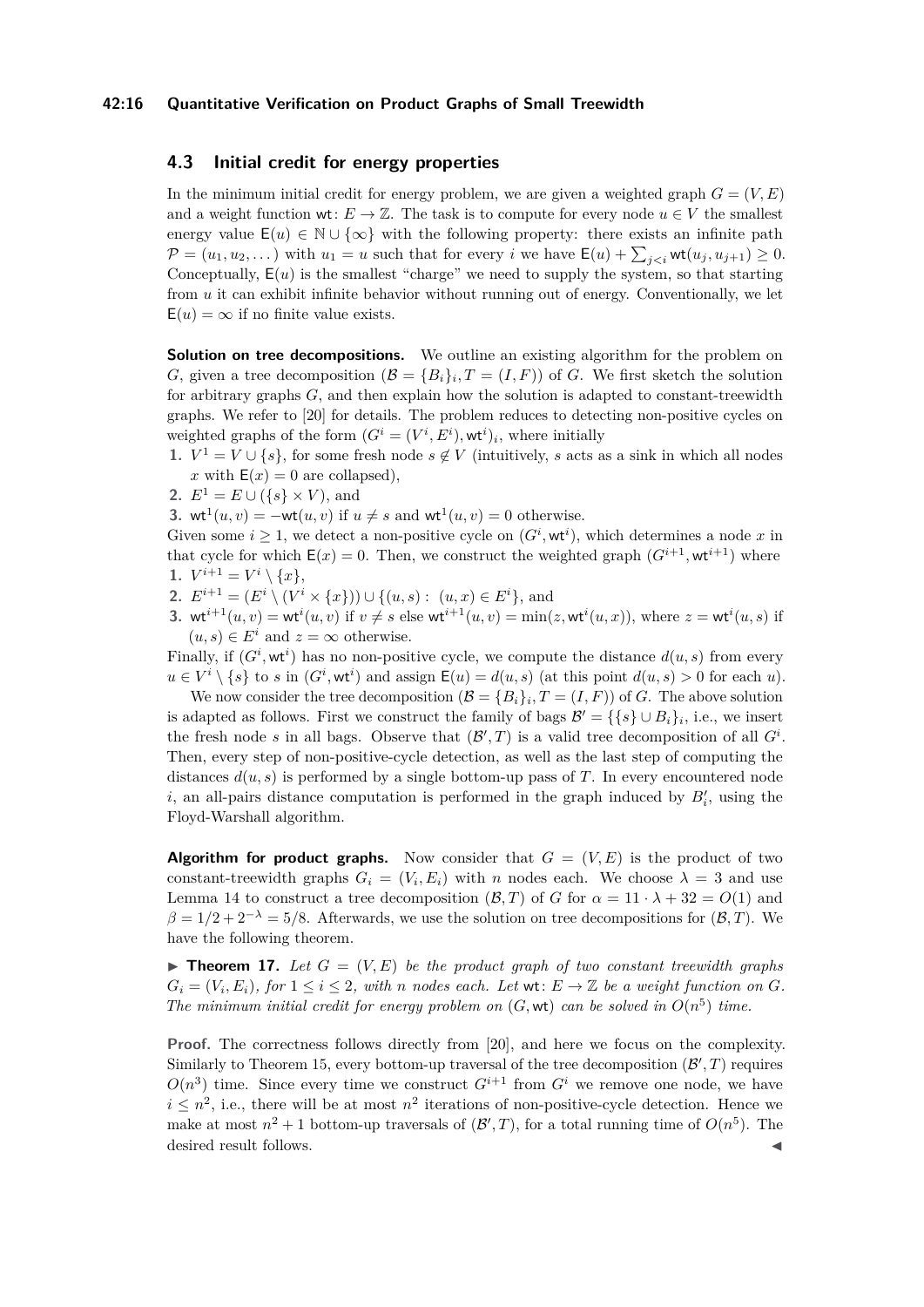The best existing solution for the problem is due to [\[20\]](#page-17-16), which has running time  $O((n^2)^4) = O(n^8)$ . Hence, Theorem [17](#page-15-0) yields an improvement by a factor  $n^3$ , asymptotically.

# **5 Conclusion**

Product graphs have numerous applications in verification, such as in the analysis of concurrent systems, as well as in language inclusion problems, which arise frequently in model checking. In this work, we have studied product graphs of two components w.r.t. three classic specification languages that arise in verification, namely semiring, mean-payoff, and initial credit for energy properties. We have studied these problems under the consideration that the components are specified as low-treewidth graphs, a property that is met by controlflow graphs of programs and has also found applications in logic, most notably due to the celebrated theorem of Courcelle for MSO. Our results show that these problems admit faster solutions than existing approaches, and in the case of semiring properties, our algorithm is optimal. At the heart of our new algorithms lies the newly introduced concept of  $(\alpha, \beta)$ tree decompositions, which have a strong balancing property while suffering a small factor increase in their width. Moreover, we have shown that for balanced tree decompositions, such a factor increase in the width is generally unavoidable. Finally, we have developed an algorithm for constructing  $(\alpha, \beta)$  tree decompositions efficiently for low-treewidth graphs.

#### **References**

- <span id="page-16-2"></span>**1** Luca Aceto, A. Ingólfsdóttir, Mohammad Reza Mousavi, and M. A. Reniers. Algebraic properties for free! *Bulletin of the European Association for Theoretical Computer Science*, 99:81–103, 2009.
- <span id="page-16-0"></span>**2** Stefan Arnborg, Jens Lagergren, and Detlef Seese. Easy problems for tree-decomposable graphs. *J. Algorithms*, 12(2):308–340, April 1991.
- <span id="page-16-3"></span>**3** C. Baier and J-P. Katoen. *Principles of Model Checking*. MIT Press, 2008.
- <span id="page-16-10"></span>**4** Omer Berkman and Uzi Vishkin. Finding level-ancestors in trees. *Journal of Computer and System Sciences*, 48(2), 1994.
- <span id="page-16-5"></span>**5** Roderick Bloem, Krishnendu Chatterjee, Thomas A. Henzinger, and Barbara Jobstmann. Better quality in synthesis through quantitative objectives. In *Computer Aided Verification*, pages 140–156, 2009.
- <span id="page-16-9"></span>**6** Hans L. Bodlaender. A partial k-arboretum of graphs with bounded treewidth. *Theoretical Computer Science*, 209(1-2):1–45, 1998.
- <span id="page-16-8"></span>**7** Hans L. Bodlaender and Torben Hagerup. Parallel algorithms with optimal speedup for bounded treewidth. In Zoltán Fülöp and Ferenc Gécseg, editors, *Automata, Languages and Programming*, pages 268–279, Berlin, Heidelberg, 1995. Springer Berlin Heidelberg.
- <span id="page-16-1"></span>**8** Mikołaj Bojańczyk and Michał Pilipczuk. Definability equals recognizability for graphs of bounded treewidth. In *Proceedings of the 31st Annual ACM/IEEE Symposium on Logic in Computer Science*, LICS '16, pages 407–416, New York, NY, USA, 2016. ACM.
- <span id="page-16-4"></span>**9** Udi Boker, Krishnendu Chatterjee, Thomas A. Henzinger, and Orna Kupferman. Temporal specifications with accumulative values. *ACM TOCL*, 15(4):27:1–27:25, 2014.
- <span id="page-16-7"></span>**10** Patricia Bouyer, Uli Fahrenberg, Kim G. Larsen, and Nicolas Markey. Timed automata with observers under energy constraints. In *Proceedings of the 13th ACM International Conference on Hybrid Systems: Computation and Control*, HSCC '10, pages 61–70, New York, NY, USA, 2010. ACM.
- <span id="page-16-6"></span>**11** Patricia Bouyer, Uli Fahrenberg, Kim G. Larsen, Nicolas Markey, and Jiří Srba. Infinite runs in weighted timed automata with energy constraints. In *Formal Modeling and Analysis of Timed Systems*, volume 5215 of *Lecture Notes in Computer Science*, pages 33–47. Springer Berlin Heidelberg, 2008.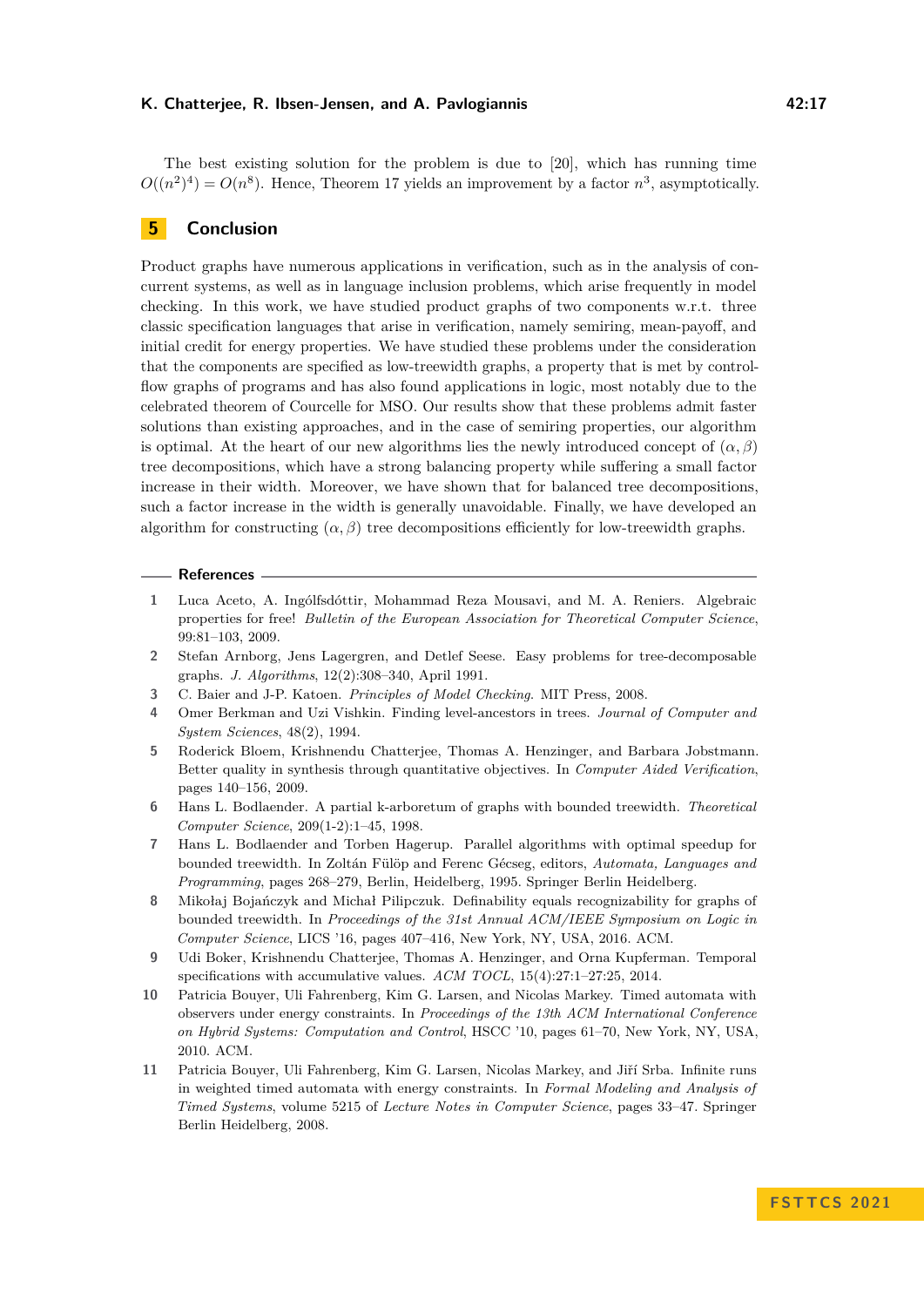## **42:18 Quantitative Verification on Product Graphs of Small Treewidth**

- <span id="page-17-11"></span>**12** Patricia Bouyer, Nicolas Markey, and Raj Mohan Matteplackel. Averaging in LTL. In *CONCUR 2014*, pages 266–280, 2014.
- <span id="page-17-15"></span>**13** Patricia Bouyer, Nicolas Markey, Mickael Randour, Kim G. Larsen, and Simon Laursen. Average-energy games. *Acta Informatica*, 55(2):91–127, March 2018.
- <span id="page-17-13"></span>**14** Pavol Cerný, Krishnendu Chatterjee, Thomas A. Henzinger, Arjun Radhakrishna, and Rohit Singh. Quantitative synthesis for concurrent programs. In *Computer Aided Verification*, pages 243–259, 2011.
- <span id="page-17-1"></span>**15** Krishnendu Chatterjee, Bhavya Choudhary, and Andreas Pavlogiannis. Optimal dyck reachability for data-dependence and alias analysis. *PACMPL*, 2(POPL):30:1–30:30, 2018.
- <span id="page-17-10"></span>**16** Krishnendu Chatterjee, Laurent Doyen, and Thomas A. Henzinger. Expressiveness and closure properties for quantitative languages. *LMCS*, 6(3), 2010.
- <span id="page-17-9"></span>**17** Krishnendu Chatterjee, Laurent Doyen, and Thomas A. Henzinger. Quantitative languages. *ACM TOCL*, 11(4):23, 2010.
- <span id="page-17-2"></span>**18** Krishnendu Chatterjee, Amir Kafshdar Goharshady, Rasmus Ibsen-Jensen, and Andreas Pavlogiannis. Optimal and perfectly parallel algorithms for on-demand data-flow analysis. In Peter Müller, editor, *ETAPS (ESOP)*, volume 12075 of *Lecture Notes in Computer Science*, pages 112–140. Springer, 2020.
- <span id="page-17-8"></span>**19** Krishnendu Chatterjee, Rasmus Ibsen-Jensen, Amir Kafshdar Goharshady, and Andreas Pavlogiannis. Algorithms for algebraic path properties in concurrent systems of constant treewidth components. *ACM Trans. Program. Lang. Syst.*, 40(3):9:1–9:43, 2018. [doi:10.1145/](https://doi.org/10.1145/3210257) [3210257](https://doi.org/10.1145/3210257).
- <span id="page-17-16"></span>**20** Krishnendu Chatterjee, Rasmus Ibsen-Jensen, and Andreas Pavlogiannis. Faster algorithms for quantitative verification in constant treewidth graphs. In Daniel Kroening and Corina S. Păsăreanu, editors, *Computer Aided Verification*, pages 140–157, Cham, 2015. Springer International Publishing.
- <span id="page-17-0"></span>**21** Krishnendu Chatterjee, Rasmus Ibsen-Jensen, Andreas Pavlogiannis, and Prateesh Goyal. Faster algorithms for algebraic path properties in recursive state machines with constant treewidth. In *Proceedings of the 42Nd Annual ACM SIGPLAN-SIGACT Symposium on Principles of Programming Languages*, POPL '15, pages 97–109, New York, NY, USA, 2015. ACM.
- <span id="page-17-14"></span>**22** Krishnendu Chatterjee, Andreas Pavlogiannis, and Yaron Velner. Quantitative interprocedural analysis. In *Principles of Programming Languages, POPL 2015*, pages 539–551, 2015.
- <span id="page-17-18"></span>**23** Shiva Chaudhuri and Christos D. Zaroliagis. Shortest Paths in Digraphs of Small Treewidth. Part I: Sequential Algorithms. *Algorithmica*, 27:212–226, 1995.
- <span id="page-17-6"></span>**24** Ravi Chugh, Jan W. Voung, Ranjit Jhala, and Sorin Lerner. Dataflow analysis for concurrent programs using datarace detection. In *Proceedings of the 29th ACM SIGPLAN Conference on Programming Language Design and Implementation*, PLDI, 2008.
- <span id="page-17-17"></span>**25** Fan RK Chung. *Separator theorems and their applications*. Universität Bonn. Institut für Ökonometrie und Operations Research, 1988.
- <span id="page-17-3"></span>**26** Bruno Courcelle. The monadic second-order logic of graphs. i. recognizable sets of finite graphs. *Information and Computation*, 85, 1990.
- <span id="page-17-7"></span>**27** Arnab De, Deepak D'Souza, and Rupesh Nasre. Dataflow analysis for datarace-free programs. In *Proceedings of the 20th European Conference on Programming Languages and Systems: Part of the Joint European Conferences on Theory and Practice of Software*, ESOP'11/ETAPS'11, pages 196–215. Springer-Verlag, 2011.
- <span id="page-17-5"></span>**28** Manfred Droste, Werner Kuich, and Heiko Vogler. *Handbook of Weighted Automata*. Springer, 1st edition, 2009.
- <span id="page-17-12"></span>**29** Manfred Droste and Ingmar Meinecke. Weighted automata and weighted MSO logics for average and long-time behaviors. *Inf. Comput.*, 220:44–59, 2012.
- <span id="page-17-4"></span>**30** Michael Elberfeld, Andreas Jakoby, and Till Tantau. Logspace versions of the theorems of Bodlaender and Courcelle. In *Proceedings of the 2010 IEEE 51st Annual Symposium on Foundations of Computer Science*, FOCS '10, pages 143–152, USA, 2010. IEEE Computer Society.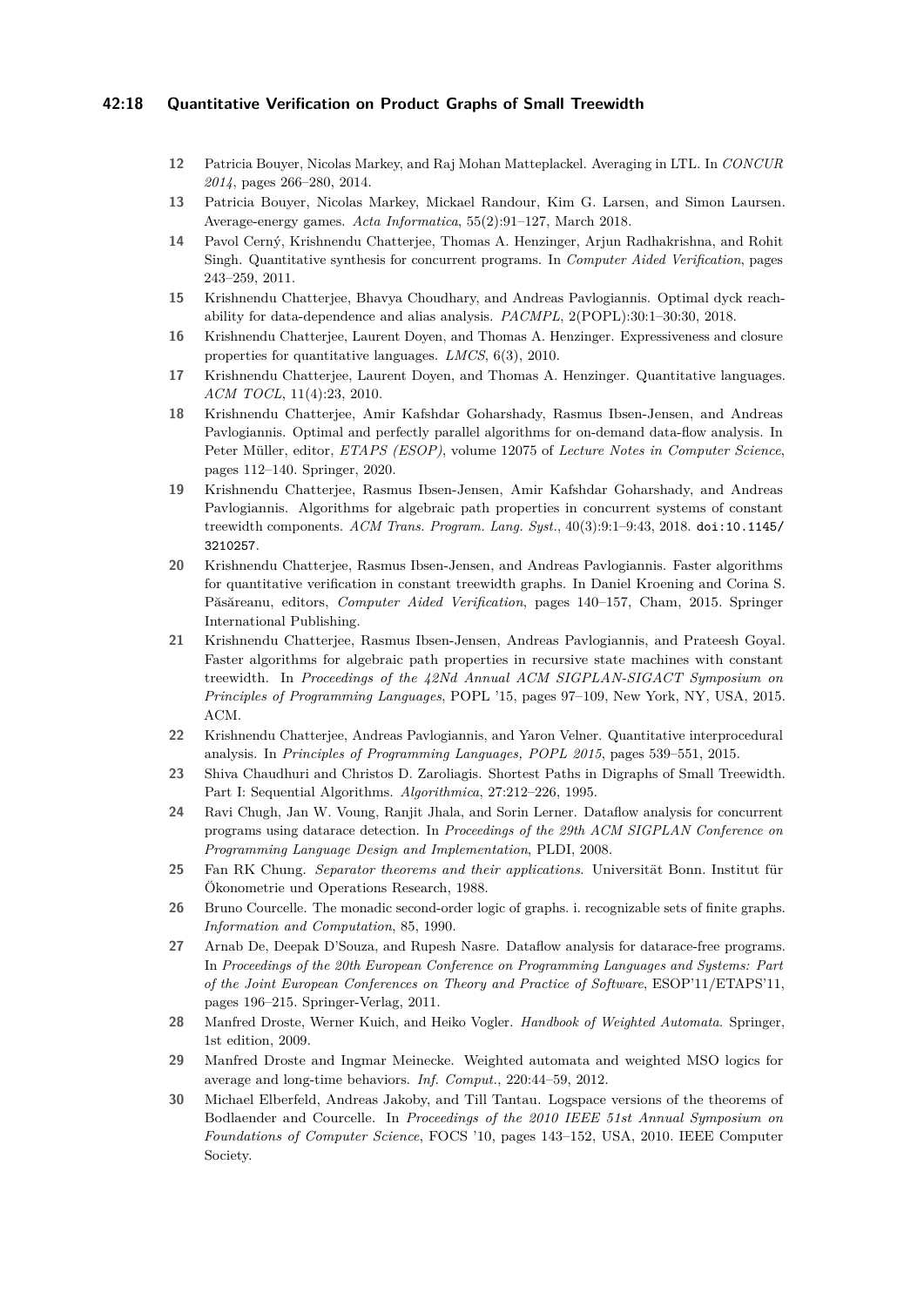- <span id="page-18-11"></span>**31** Uli Fahrenberg, Line Juhl, Kim G. Larsen, and Jiří Srba. Energy games in multiweighted automata. In *Proceedings of the 8th International Conference on Theoretical Aspects of Computing*, ICTAC'11, pages 95–115, Berlin, Heidelberg, 2011. Springer-Verlag.
- <span id="page-18-4"></span>**32** Azadeh Farzan and P. Madhusudan. Causal dataflow analysis for concurrent programs. In *Proceedings of the 13th International Conference on Tools and Algorithms for the Construction and Analysis of Systems*, TACAS, 2007.
- <span id="page-18-9"></span>**33** J. Filar and K. Vrieze. *Competitive Markov Decision Processes*. Springer-Verlag, 1997.
- <span id="page-18-18"></span>**34** Robert W. Floyd. Algorithm 97: Shortest path. *Communications of the ACM*, 5(6):345, 1962.
- <span id="page-18-15"></span>**35** Fedor V. Fomin, Daniel Lokshtanov, MichałPilipczuk, Saket Saurabh, and Marcin Wrochna. Fully polynomial-time parameterized computations for graphs and matrices of low treewidth. In *Proceedings of the Twenty-Eighth Annual ACM-SIAM Symposium on Discrete Algorithms*, SODA '17, pages 1419–1432, Philadelphia, PA, USA, 2017. Society for Industrial and Applied Mathematics.
- <span id="page-18-2"></span>**36** Dirk Grunwald and Harini Srinivasan. Data flow equations for explicitly parallel programs. In *Proceedings of the Fourth ACM SIGPLAN Symposium on Principles and Practice of Parallel Programming*, PPOPP, 1993.
- <span id="page-18-0"></span>**37** Jens Gustedt, OleA. Maehle, and JanArne Telle. The treewidth of java programs. In *Algorithm Engineering and Experiments*, volume 2409 of *Lecture Notes in Computer Science*, pages 86–97. Springer Berlin Heidelberg, 2002.
- <span id="page-18-6"></span>**38** C. A. Hoare, Bernhard Möller, Georg Struth, and Ian Wehrman. Concurrent kleene algebra. In *Proceedings of the 20th International Conference on Concurrency Theory*, CONCUR 2009, pages 399–414, Berlin, Heidelberg, 2009. Springer-Verlag.
- <span id="page-18-7"></span>**39** Peter Jipsen. Concurrent kleene algebra with tests. In Peter Höfner, Peter Jipsen, Wolfram Kahl, and Martin Eric Müller, editors, *Relational and Algebraic Methods in Computer Science*, pages 37–48, Cham, 2014. Springer International Publishing.
- <span id="page-18-12"></span>**40** Line Juhl, Kim Guldstrand Larsen, and Jean-François Raskin. Optimal bounds for multiweighted and parametrised energy games. In Zhiming Liu, Jim Woodcock, and Huibiao Zhu, editors, *Theories of Programming and Formal Methods*, pages 244–255, Berlin, Heidelberg, 2013. Springer-Verlag.
- <span id="page-18-5"></span>**41** Vineet Kahlon, Nishant Sinha, Erik Kruus, and Yun Zhang. Static data race detection for concurrent programs with asynchronous calls. In *Proceedings of the the 7th Joint Meeting of the European Software Engineering Conference and the ACM SIGSOFT Symposium on The Foundations of Software Engineering*, ESEC/FSE '09, pages 13–22, 2009.
- <span id="page-18-8"></span>**42** Tobias Kappé, Paul Brunet, Alexandra Silva, and Fabio Zanasi. Concurrent kleene algebra: Free model and completeness. In Amal Ahmed, editor, *Programming Languages and Systems*, pages 856–882, Cham, 2018. Springer International Publishing.
- <span id="page-18-16"></span>**43** Richard M. Karp. A characterization of the minimum cycle mean in a digraph. *Discrete Mathematics*, 1978.
- <span id="page-18-19"></span>**44** S. C. Kleene. Representation of events in nerve nets and finite automata. *Automata Studies*, 1956.
- <span id="page-18-3"></span>**45** Jens Knoop, Bernhard Steffen, and Jürgen Vollmer. Parallelism for free: Efficient and optimal bitvector analyses for parallel programs. *ACM Trans. Program. Lang. Syst.*, 1996.
- <span id="page-18-14"></span>**46** J. Lagergren. Efficient parallel algorithms for tree-decomposition and related problems. In *Proceedings [1990] 31st Annual Symposium on Foundations of Computer Science*, pages 173–182 vol.1, 1990.
- <span id="page-18-17"></span>**47** Daniel J. Lehmann. Algebraic structures for transitive closure. *Theoretical Computer Science*, 1977.
- <span id="page-18-1"></span>**48** Jan Obdrzálek. Fast mu-calculus model checking when tree-width is bounded. In *CAV*, 2003.
- <span id="page-18-10"></span>**49** M.L. Puterman. *Markov Decision Processes*. John Wiley and Sons, 1994.
- <span id="page-18-13"></span>**50** Bruce A. Reed. Finding approximate separators and computing tree width quickly. In *Proceedings of the Twenty-fourth Annual ACM Symposium on Theory of Computing*, STOC '92, 1992.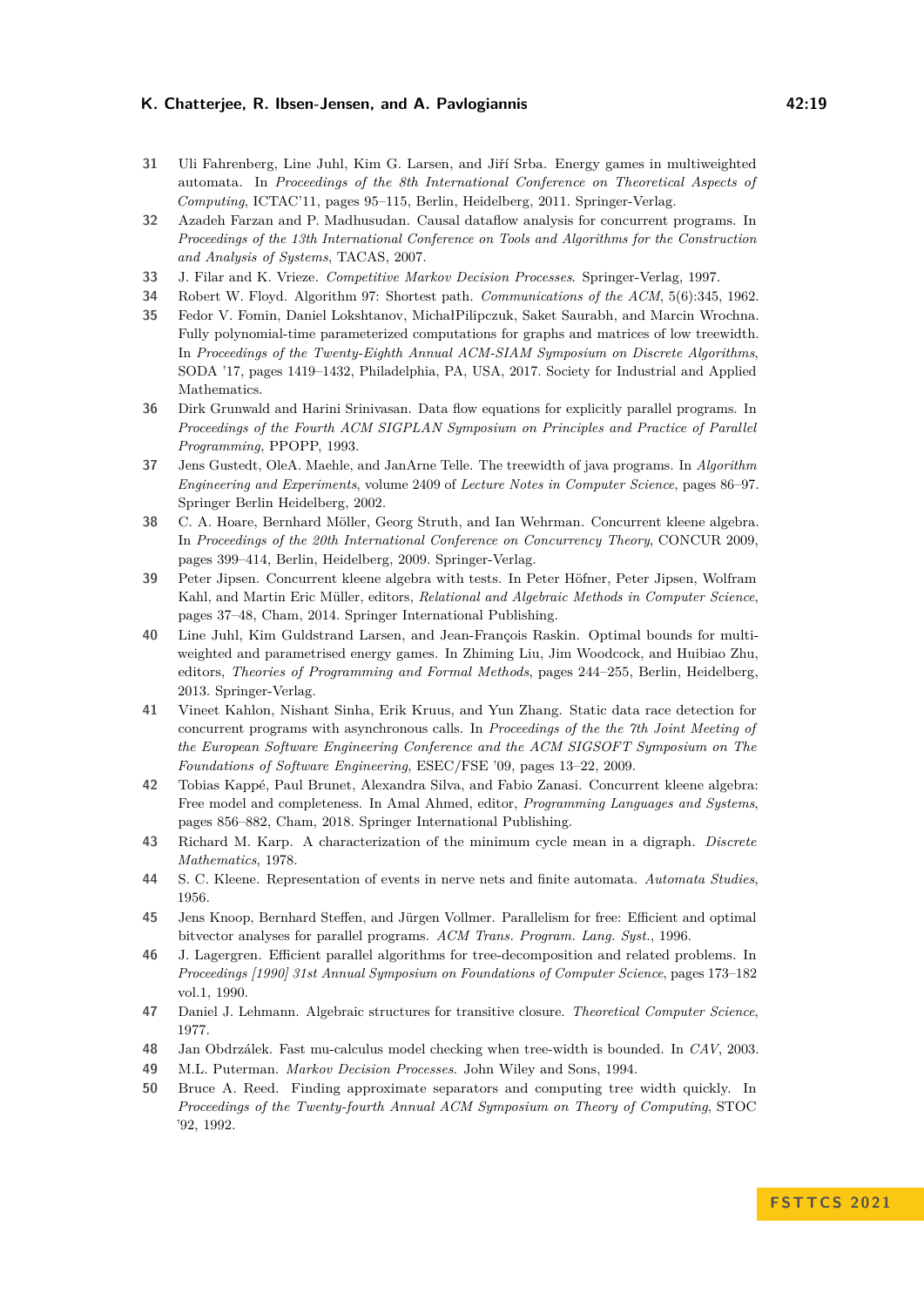### **42:20 Quantitative Verification on Product Graphs of Small Treewidth**

- <span id="page-19-2"></span>**51** Thomas Reps, Susan Horwitz, and Mooly Sagiv. Precise interprocedural dataflow analysis via graph reachability. In *POPL*, New York, NY, USA, 1995. ACM.
- <span id="page-19-0"></span>**52** Neil Robertson and P.D Seymour. Graph minors. iii. planar tree-width. *Journal of Combinatorial Theory, Series B*, 36(1):49–64, 1984.
- <span id="page-19-1"></span>**53** Mikkel Thorup. All Structured Programs Have Small Tree Width and Good Register Allocation. *Information and Computation*, 142(2):159–181, 1998.
- <span id="page-19-3"></span>**54** Stephen Warshall. A Theorem on Boolean Matrices. *J. ACM*, 9(1):11–12, January 1962.

# **A Proofs of Section [3](#page-5-2)**

Here we present the proofs of Section [3.](#page-5-2) The structure of this section follows the structure of Section [3.](#page-5-2)

# **A.1 Proofs of Section [3.1](#page-6-0)**

Here we prove Lemma [5](#page-6-1) and Lemma [6](#page-7-0) which state the correctness and complexity of the two operations on components BorderSplit and Split, respectively.

**Proof of BorderSplit.** Here we prove Lemma [5](#page-6-1) which concerns the correctness and complexity of the operation BorderSplit.

▶ **Lemma 5.** *Consider the operation* BorderSplit *on the set-component*  $\mathcal{X} = \{C_i\}_{1 \leq i \leq k}$ *. Let*  $z = |\text{size}(\mathcal{X})|$ ,  $m = |\text{Border}(\mathcal{X})|$ , and  $\{\mathcal{X}_i\}_{1 \leq i \leq 3}$  be the returned component set. The following *assertions hold.*

- **1.** *We have*  $|\bigcup_i$  Border $(\mathcal{X}_i)| \leq m + 1$ *.*
- **2.** *For each*  $1 \leq i \leq 3$ *, we have*  $|\text{Border}(\mathcal{X}_i)| \leq |m/2| + 1$ *.*
- **3.** After one  $O(n)$ -time preprocessing of *T*, every call to BorderSplit requires  $O(z + m^2)$  time.

**Proof.** We prove each assertion separately.

- **1.** This item holds trivially, since we remove at most one node  $u$  from  $\mathcal{X}$ .
- **2.** If  $m \geq 3$ , by construction, we have  $|A_i \cap \text{Border}(\mathcal{X})| \leq |m/2|$  for each *i*. In addition, Border( $\mathcal{X}_i$ )  $\subseteq$  ( $A_i \cap \text{Border}(\mathcal{X})$ )  $\cup \{u\}$  and thus  $|\text{Border}(\mathcal{X}_i)| \leq |m/2| + 1$ . Finally, if  $|\text{Border}(\mathcal{X})| < 3$  then the algorithm simply returns  $\{\mathcal{X}\}\$  and thus  $|\text{Border}(\mathcal{X}_i)| = m \leq 3$  $|m/2| + 1.$
- **3.** Since *T* is binary, we have  $m = O(z)$ , thus obtaining the set Border(X) requires  $O(z)$  time. Note that the LCA tree  $\mathcal{T}_{\text{Border}(\mathcal{C}_i)}$  contains  $O(m)$  nodes, as it is binary and it has  $O(m)$ leaves. It is known that  $T$  can be preprocessed in  $O(n)$  time, after which LCA queries can be answered in  $O(1)$  time [\[4\]](#page-16-10). It follows easily that  $\mathcal{T}_{\text{Border}(\mathcal{C})}$  can be constructed in  $O(m^2)$  time, by performing  $O(m^2)$  LCA queries. Determining the desired node *u* can easily be done in  $O(m)$  time. Finally, constructing each connected component  $\mathcal{C}_i$  can be easily done in  $O(m)$  time.

The desired result follows.

**Proof of Split.** Here we prove Lemma [6](#page-7-0) which concerns the correctness and complexity of the operation Split.

<span id="page-19-4"></span>Towards the proof of Lemma [6,](#page-7-0) we will present some simple lemmas. In the end, we will combine these lemmas in the proof of Lemma [6.](#page-7-0) Recall that Split operates on a component *X*, and given a positive integer *λ*. We also let  $z = \text{size}(\mathcal{X})$  and  $m = |\text{Border}(\mathcal{X})|$ . We start with a simple lemma that will be used frequently.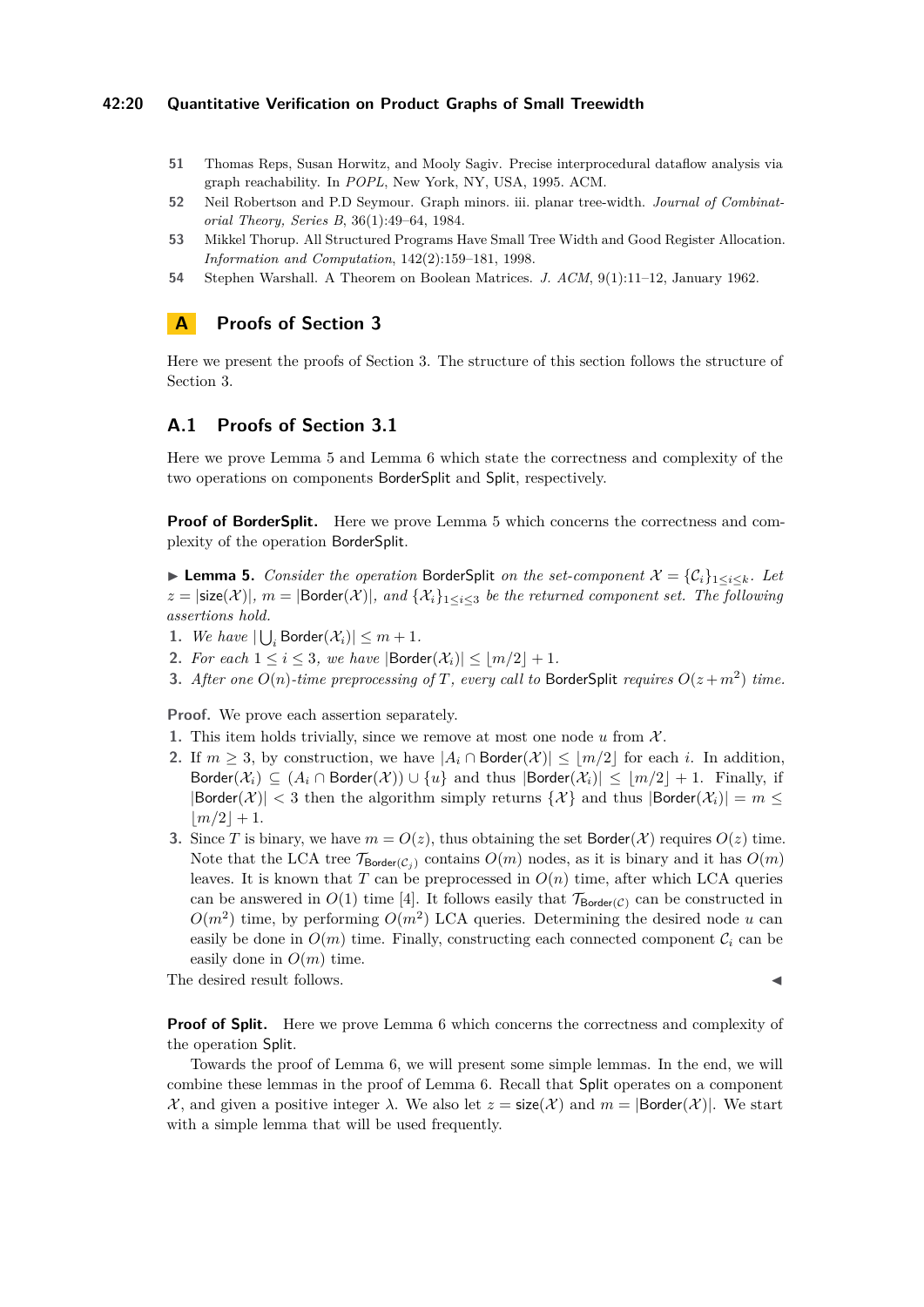▶ **Lemma 18.** *Consider integers*  $x_1, x_2, x_3, x_4$ *. If*  $x_1 \ge x_2$  *and*  $x_3 \ge x_4$  *and*  $x_1 + x_2 \ge x_3 + x_4$ *, then*  $x_4 \leq x_1$ *.* 

**Proof.** The proof is trivial:

$$
x_4 \le \frac{x_3 + x_4}{2} \le \frac{x_1 + x_2}{2} \le x_1
$$

The following lemma states the properties of the first step of Split.

<span id="page-20-0"></span>▶ **Lemma 19.** At the end of first step, either  $m < 10$  and  $C^* = X$  and  $X_1 = X_2 = \emptyset$ , or each X*<sup>i</sup> is border-balancing.*

**Proof.** The claim clearly holds if  $m < 10$ . Now consider that  $m \geq 10$ , and the algorithm performs an operation BorderSplit on  $\mathcal X$  to obtain the components  $\{\mathcal X_i'\}_{1\leq i\leq 3}$ . If there are two border-balancing components among all  $\mathcal{X}'_i$  then the claim holds by construction.

Now assume that there are no two such components, and hence the algorithm proceeds with performing the operation BorderSplit on the component  $\mathcal{X}'_1$ . We first argue that in the set  $A = \{\mathcal{X}'_2, \mathcal{X}'_3, \mathcal{X}''_2, \mathcal{X}''_3\}$  there are at least two border-balancing components,  $\mathcal{X}_a$  and  $\mathcal{X}_b$ . Since  $\mathcal{X}'_1$  is the largest component among  $\mathcal{X}'_i$ , we have that  $\mathsf{size}(\mathcal{X}'_3) \leq \mathsf{size}(\mathcal{X}'_2) \leq z/2$ . Also, by Lemma [5,](#page-6-1) we have  $|\text{Border}(\mathcal{X}'_1)| \leq m/2 + 1$ , thus at least one of  $\mathcal{X}'_2$ ,  $\mathcal{X}'_3$  has border with size at least

$$
\frac{m - (m/2 + 1)}{2} = \frac{m}{4} - \frac{1}{2} \ge \frac{m}{10} - 1\tag{6}
$$

Hence at least one of  $\mathcal{X}'_2$ ,  $\mathcal{X}'_3$  is border-balancing. We take that component to be  $\mathcal{X}_a$ .

Second, we argue that at least one of  $\mathcal{X}_2'', \mathcal{X}_3''$  is border-balancing. A similar argument to the previous case shows that  $\mathsf{size}(\mathcal{X}_3'') \leq \mathsf{size}(\mathcal{X}_2'') \leq z/2$ . Let  $m' = |\mathsf{Border}(\mathcal{X}_1')|$ . Since one of  $\mathcal{X}'_1, \mathcal{X}'_2$  is not border-balancing and by Lemma [5](#page-6-1) the other has border of size at most  $m/2 + 1$ , we have that

$$
m' \ge m - \left(\frac{m}{2} + 1\right) - \left(\frac{m}{10} - 1\right) = \frac{4}{10} \cdot m \tag{7}
$$

A similar argument as before shows that at least one of  $C''_2, C''_3$  has border with size at least

$$
\frac{m' - (m'/2 + 1)}{2} = \frac{m'}{4} - \frac{1}{2} \ge \frac{m}{10} - 1/2\tag{8}
$$

and thus it is border-balancing. We take that component to be  $\mathcal{X}_b$ .

It remains to argue that  $size(\mathcal{X}_i) \leq z/2$  for each  $1 \leq i \leq 2$ . Since each  $\mathcal{X}_a$  and  $\mathcal{X}_b$  are border-balancing, the claim clearly holds after we have added  $\mathcal{X}_a$  to  $\mathcal{X}_1$  and  $\mathcal{X}_b$  to  $\mathcal{X}_2$ . Assume w.l.o.g. that  $\text{size}(\mathcal{X}_1) \leq \text{size}(\mathcal{X}_2)$ , and let  $x_1 = m/2 - \text{size}(\mathcal{X}_1)$  and  $x_2 = m/2 - \text{size}(\mathcal{X}_2)$ , thus  $x_1 \geq x_2$ . Let  $x_3 = \text{size}(\mathcal{X}^*)$ , and  $x_4$  be the size of any other component in  $A \setminus {\mathcal{X}^*}, \mathcal{X}_a, \mathcal{X}_b$ , and by definition  $x_3 \ge x_4$ . Observe that  $x_1 + x_2 \ge x_3 + x_4$  since  $x_1 + x_2$  is at least as large as  $|A \setminus \{X_a, X_b\}|$ . It follows by Lemma [18](#page-19-4) that we can add the component with size  $x_4$  to  $\mathcal{X}_1$ while ensuring that the size of  $\mathcal{X}_1$  stays at most  $z/2$  after this operation. Similarly for adding the second component in the smaller of  $\mathcal{X}_1, \mathcal{X}_2$ . It follows that at the end of the second step, each  $\mathcal{X}_1, \mathcal{X}_2$  is border-balancing, as desired.

We now turn our attention to the second step of Split. The following lemma is straightforward.

<span id="page-20-1"></span>▶ **Lemma 20.** For all *j* we have that  $\text{size}(\mathcal{C}^{j+1}) \leq \text{size}(\mathcal{C}^{j})/2$  and thus  $\text{size}(\mathcal{C}^{j}) \leq z \cdot 2^{-j}$ .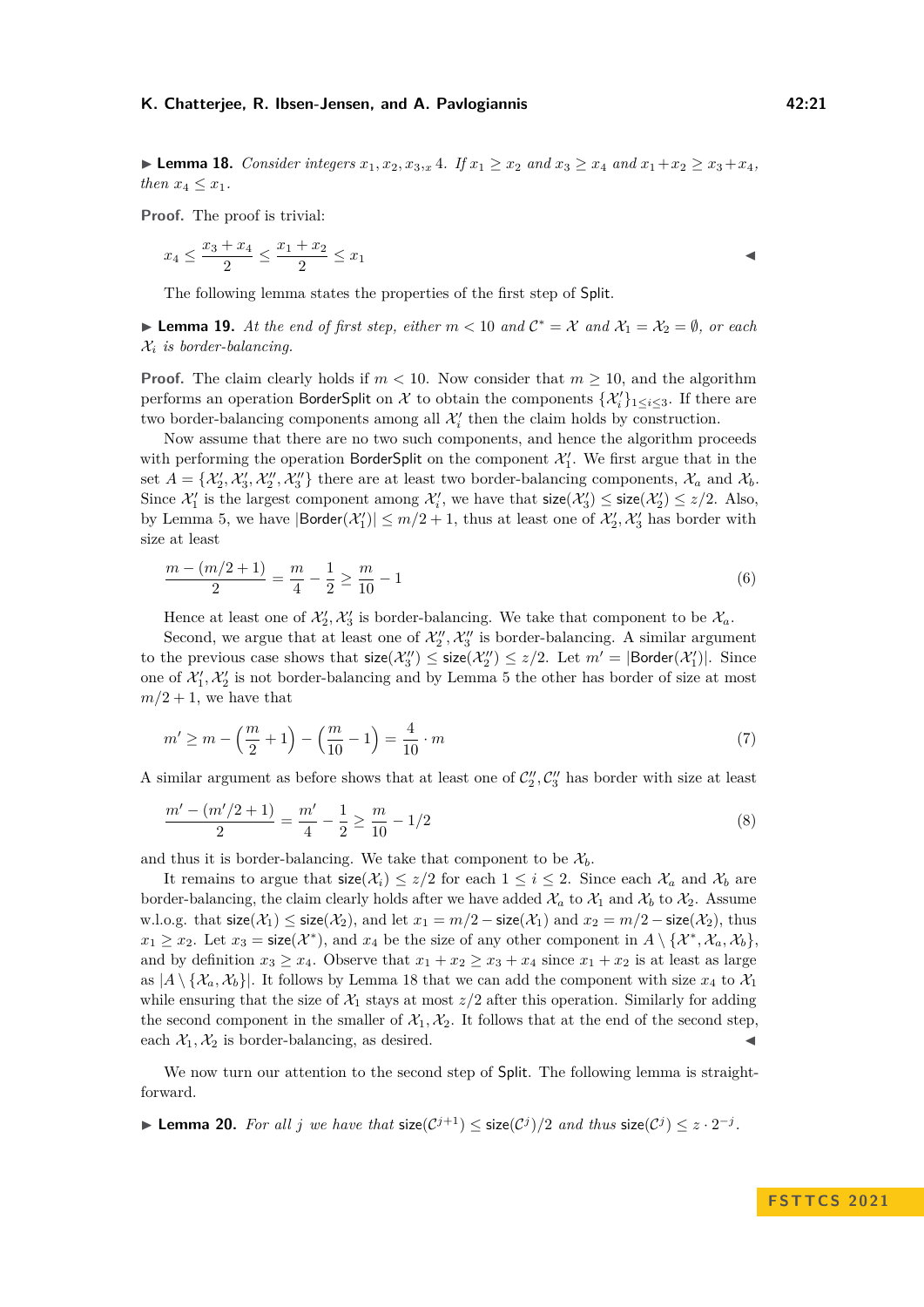#### **42:22 Quantitative Verification on Product Graphs of Small Treewidth**

**Proof.** The lemma follows since  $C^{j+1} = C_1^j$ , and due to Lemma [1](#page-4-2) we have  $|C_1^j| \leq |C^j|/2$ .

We now show that throughout the recursion of the second step, each of  $\mathcal{X}_1, \mathcal{X}_2$  has size at most *z/*2.

<span id="page-21-0"></span>▶ **Lemma 21.** *Until (but not including) the very end of the second step, we have*  $size(X_1), size(X_2) \leq z/2.$ 

**Proof.** The statement holds at the beginning of the second step since by Lemma [19](#page-20-0) each of  $X_1, X_2$  is border-balancing. The statement also holds at the beginning of the recursion, since  $\mathcal C$  is the largest connected component of  $\mathcal X^*$ , by Lemma [18](#page-19-4) similarly to the proof of Lemma [19.](#page-20-0) Now consider the recursive step *j*. The statement follows by the induction hypothesis and the fact that  $C_1^j$  is the largest connected component among  ${C_i^j}_{1 \le i \le 3}$ , as  $\blacksquare$  above.

Finally, we conclude with the proof of Lemma [6.](#page-7-0)

**Proof of Lemma [6.](#page-7-0)** We prove each item separately.

- 1. Lemma [20](#page-20-1) and Lemma [21](#page-21-0) together ensure that  $\text{size}(\mathcal{X}_i) \leq z \cdot (1/2 + 2^{-\lambda})$  for each  $1 \leq i \leq 2$ (because we add  $C^{\lambda}$  to either  $\mathcal{X}_1$  or  $\mathcal{X}_2$  at the very end of the second step).
- **2.** First assume that  $m \ge 10$ . By Lemma [19,](#page-20-0) we have that each of  $\mathcal{X}_1, \mathcal{X}_2$  is border-balancing, thus Border( $\mathcal{X}_i$ ) ≥  $m/10 - 1$  for each  $1 \leq i \leq 2$ . Also, for each  $1 \leq i \leq 2$ , we have  $|\mathsf{Border}(\mathcal{X}_i) \cap (\mathsf{Border}(\mathcal{X}_{3-i}) \cup \mathsf{Border}(\mathcal{X}^*)| \leq 2.$  This follows from the fact that every time we apply the operation BorderSplit, we create three components and the intersection between the borders of any pair of components is either empty, or it is the singleton  $\{u\}$ , where the node *u* is defined in BorderSplit. The inequality then holds as the components  $\mathcal{X}_1$ ,  $\mathcal{X}_2$  and  $\mathcal{X}^*$  are created by applying BorderSplit at most twice. Let  $Q_i$  and  $Q'_i$ denote the border of component  $\mathcal{X}_i$  at the beginning of the second step, and before the recursive process of the second step, hence the previous inequality can be written as  $|Q_i \cap (Q_{3-i} \cup \text{Border}(\mathcal{X}^*))|$  ≤ 2. Thus, we have  $|Q_i \setminus (Q_{3-i} \cup \text{Border}(\mathcal{X}^*))|$  ≥  $m/10-3$ . In addition, we have  $Q'_i \subseteq Q_i \cup \text{Border}(\mathcal{X}^*)$ , and thus  $Q'_i \leq 9/10 \cdot m + 3$ . Finally, in each recursive call of the second step we create at most one new border node, which is the balancing separator of the connected component  $\mathcal{C}^j$ . Hence after  $\lambda$  recursive calls, we have created at most  $\lambda$  new border nodes. It follows that at the end of the second step, we have  $|\text{Border}(\mathcal{X}_i)| \leq 9/10 \cdot m + \lambda + 3$ .

Now assume that  $m < 10$ . Then clearly  $\text{Border}(\mathcal{X}_i) \leq m + \lambda \leq 9/10 \cdot m + \lambda + 3$ .

- **3.** This part is trivial, since Split removes at most  $\lambda + 2$  nodes when creating the components  $\mathcal{X}_1$  and  $\mathcal{X}_2$ .
- **4.** The first step takes  $O(z + m^2)$  time, by Lemma [5.](#page-6-1) Each recursive call of the second step takes  $O(|\mathcal{X}^j|)$  time, by Lemma [1.](#page-4-2) By Lemma [20](#page-20-1) the size of  $\mathcal{X}^j$  halves in each call, hence the time for the second step is  $O(|\mathcal{X}^*|) = O(z)$ .

## **A.2 Proofs of Section [3.2](#page-8-0)**

Here we prove Lemma [8](#page-8-3) and Lemma [9](#page-8-4) which concern the correctness and complexity of Balance. We start with an auxiliary lemma, which states a bound on the size of the border of each component of the component tree constructed in the first step of Balance.

<span id="page-21-1"></span> $\blacktriangleright$  **Lemma 22.** *Consider the component tree*  $(\mathcal{V}, \mathcal{R} = (\mathcal{J}, \mathcal{D}))$  *constructed by* Balance. For *every*  $i \in \mathcal{J}$ *, we have*  $|\text{Border}(\mathcal{X}_i)| \leq 10 \cdot (\lambda + 3)$ *.*